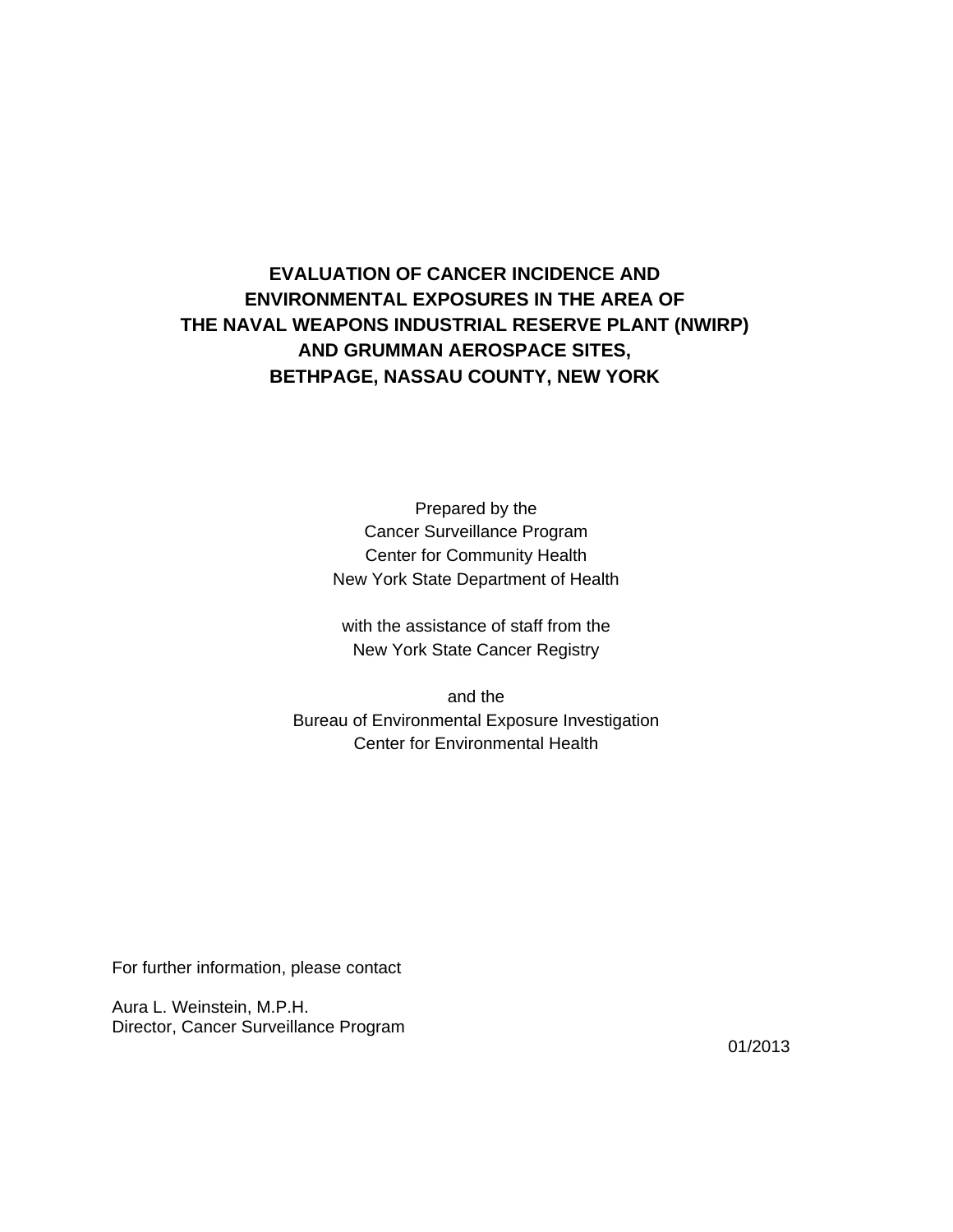## **EVALUATION OF CANCER INCIDENCE AND ENVIRONMENTAL EXPOSURES IN THE AREA OF THE NAVAL WEAPONS INDUSTRIAL RESERVE PLANT (NWIRP) AND GRUMMAN AEROSPACE SITES, BETHPAGE, NASSAU COUNTY, NEW YORK**

### **Background**

 The community of Bethpage, in eastern Nassau County, New York, has a history of residential and industrial development, with some residential neighborhoods bordering active and former industrial facilities. During the course of investigation of environmental contamination associated with the Grumman Aerospace (Grumman) and the Naval Weapons Industrial Reserve Plant (NWIRP) New York State Department of Environmental Conservation State Superfund Registry sites in Bethpage, public concerns arose about the possibility of health effects from exposures to contaminants from the sites. In particular, environmental sampling activities had shown that the air spaces within the soil ("soil vapor") in and around the NWIRP site were contaminated by site-related compounds. It was also found that this contaminated soil vapor had moved into the air inside a small number of homes near the NWIRP site, resulting in elevated levels of site-related contaminants. At that time, area residents were aware of what appeared to them to be a large number of residents of the nearby neighborhood who had developed cancer and other diseases.

 Community residents expressed their concerns over the possible link between contamination and illnesses in the area at a public availability session in early 2009. Residents reported that a resident of one of the homes where indoor air exposures were documented had developed cancer. They also reported many other current and former residents of the larger neighborhood who had developed cancer and other diseases over the years; one resident had compiled information on almost 80 people who were believed to have been diagnosed with cancer or lupus since the early 1960s. People attending the availability session called for a health investigation, and in March of 2009, then-county legislator (current county executive) Edward Mangano sent a letter to the New York State Department of Health (NYSDOH) requesting that a "cancer survey" be conducted in the area of the NWIRP site. Specifically, County Executive Mangano requested that the NYSDOH evaluate whether soil vapor intrusion had impacted residents living in proximity to the NWIRP Former Drum Marshalling Area and the Grumman Former Settling Ponds Area, and if so, whether these residents experienced an increase in cancers. State Senator Carl Marcellino sent a similar request in April 2009.

 Upon receipt of these requests, the NYSDOH began an evaluation to determine whether further investigation of cancer occurrence in the vicinity of the sites was indicated. The evaluation considered the evidence for unusual environmental exposures in the area and evidence for unusual cancer patterns. Further investigation would be indicated if there were

1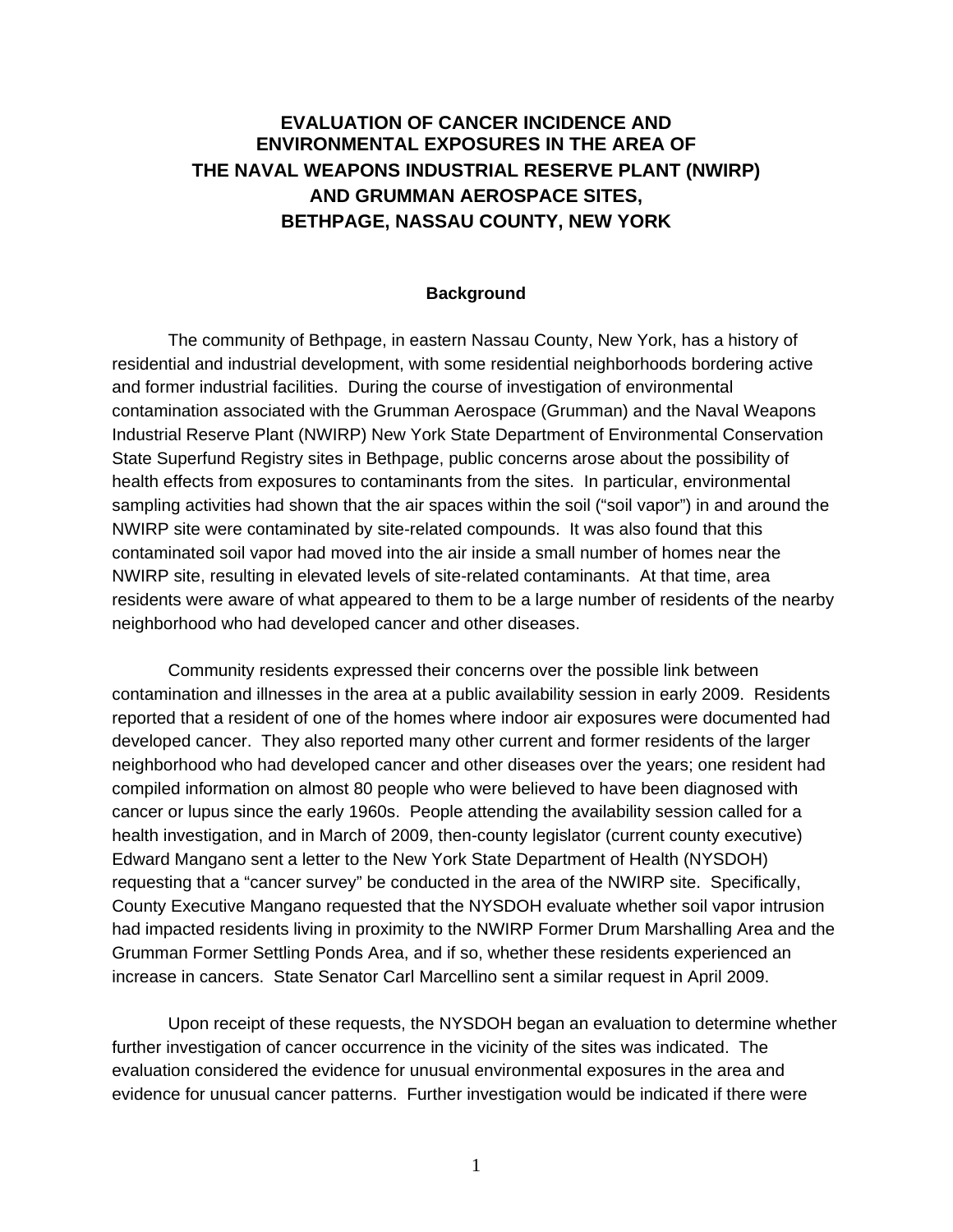evidence for human exposure to unusual environmental contaminants with the potential to affect cancer risk, OR if there were evidence for an unusual pattern of cancers (or both). This report presents the results of the evaluation and the investigation of cancer incidence that was conducted as a result of its findings.

Site history The Grumman and NWIRP facilities were originally situated on 605 acres, with 105 of those acres occupied by the NWIRP. The NWIRP was a government-owned, contractoroperated facility under Grumman's direct control. Operations began at the Grumman site in the early 1930s and at the NWIRP site in 1941. Activities conducted at the facilities included engineering, administrative operations, research and development, testing, and manufacturing. All testing and manufacturing-related operations at both sites ended in 1998. Once operations were terminated, the Navy transferred 96 acres of the 105-acre NWIRP parcel to Nassau County. The remaining nine-acre parcel is being retained by the Navy for environmental investigations and remediation.

*NWIRP Former Drum Marshalling Area (FDMA) -* The FDMA, located in the eastern portion of the Navy's nine-acre parcel, was the location of two pads used to store waste materials generated at the NWIRP facility. Above-ground storage tanks, a sanitary settling tank, and sludge drying beds were also located in this area. Use of the FDMA resulted in soil and groundwater contamination by chlorinated volatile organic compounds (VOCs), including trichloroethene (TCE), tetrachloroethene (PCE) and 1,1,1-trichloroethane (TCA). An air sparging/soil vapor extraction system operated at the FDMA between 1998 and 2002 to reduce VOC concentrations in groundwater and to minimize emissions during soil removal actions. Once these objectives were met, operation of the air sparging/soil vapor extraction system was discontinued.

 Soil vapor testing conducted in January 2008 indicated that elevated concentrations of VOCs, including TCE, PCE and TCA, were present along the eastern boundary of the FDMA. These findings led to indoor air and sub-slab sample collection in 2009 from 15 homes immediately east of the FDMA. The sampling showed that six homes had chlorinated VOC levels in the air inside and/or beneath them where mitigation was the recommended course of action (1). The Navy mitigated these impacts by initially providing air purification units and subsequently installing sub-slab depressurization systems in the six homes. A soil vapor extraction containment system was then made operational at the site in January of 2010 to mitigate the source area and to move contaminated soil vapor away from the homes.

 Measurements taken during February and June of 2011 showed that the soil vapor extraction containment system was maintaining a negative pressure field underneath the impacted homes. It was determined that this negative pressure field was sufficient to perform the function of the sub-slab depressurization systems, and that those systems could be removed from the homes. The data also showed that the negative pressure field generated by the soil vapor extraction containment system included homes in an area beyond the impacted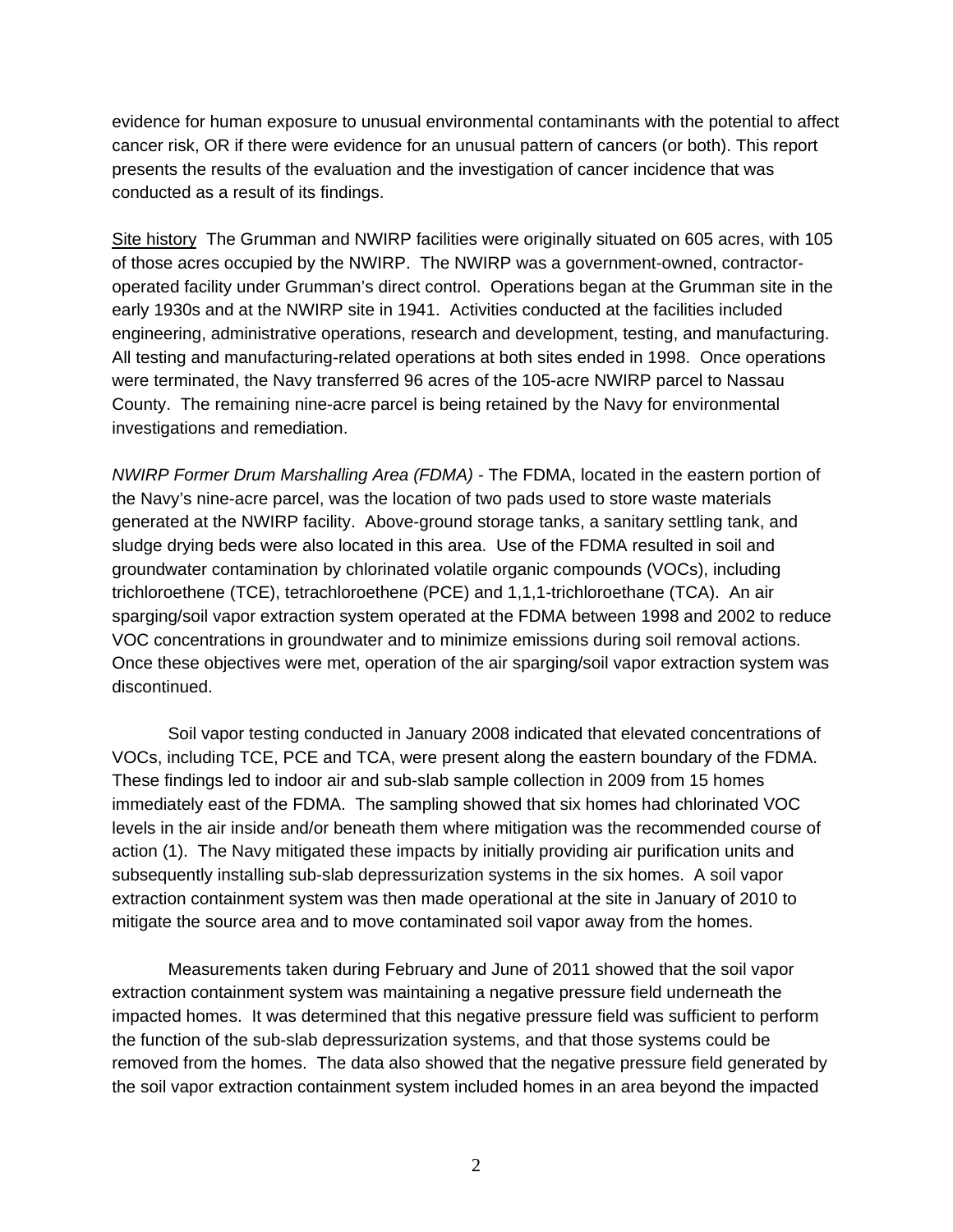homes. The Navy has recently completed removal of the sub-slab depressurization systems from all six homes.

*Grumman Former Settling Ponds Area (FSPA) -* The FSPA was used for the disposal of wastewater treatment sludge and used rags from Grumman operations and for fire training purposes. This use resulted in soil, soil vapor and groundwater contamination by chlorinated VOCs (TCE, cis-1,2-dichloroethene, vinyl chloride) as well as by petroleum-related VOCs, polycyclic aromatic hydrocarbons (PAHs), metals and polychlorinated biphenyls (PCBs).

 Results of air sampling conducted in 2007 and 2008 for eight homes located south of the FSPA showed that none of the homes had chlorinated VOC levels in the air inside or beneath the home where mitigation would be recommended. Soil vapor contaminated with TCE was, however, detected beneath three of the homes evaluated, and one home required additional monitoring to verify that the indoor air would not be impacted over time. A soil vapor extraction system was installed at the FSPA in February of 2009, and subsequent sampling at the home that required monitoring showed that soil vapor contamination beneath the home had been successfully mitigated.

### **Cancer evaluation**

 The cancer evaluation was conducted to review and assess whether there was evidence for an unusual pattern of cancers in the area. Unusual patterns may include, but are not limited to, 1) an unusually large number of cases of the same kind of cancer; 2) two or more cases of the same particularly rare cancer; 3) cancers occurring in people of ages where that cancer is not typically seen; 4) many cases in a short time period (one or two years).

 To do this, citizen reports of cancer in the community were evaluated. We attempted to confirm the cancers that were reported by citizens against a source of routinely and reliably collected cancer data. We also examined the characteristics of the cancers that were reported and the cancers that were confirmed.

Methods The source of NYSDOH cancer data was the New York State Cancer Registry, which contains information on all cases of cancer diagnosed or treated in New York State. Cancer reporting has been mandated by law since 1940 for health care providers in New York State, exclusive of New York City, and since 1973 for providers in New York City. Registry files are considered complete on a statewide basis beginning with cases diagnosed in 1976.

Variation in cancer incidence among different geographic areas reflects not only true differences in cancer occurrence, but also differences in how cancer is diagnosed, treated, and recorded in different areas of the state. The completeness and accuracy of the Cancer Registry depend upon reporting from hospitals, laboratories, managed care organizations and other sources. The North American Association of Central Cancer Registries, an organization that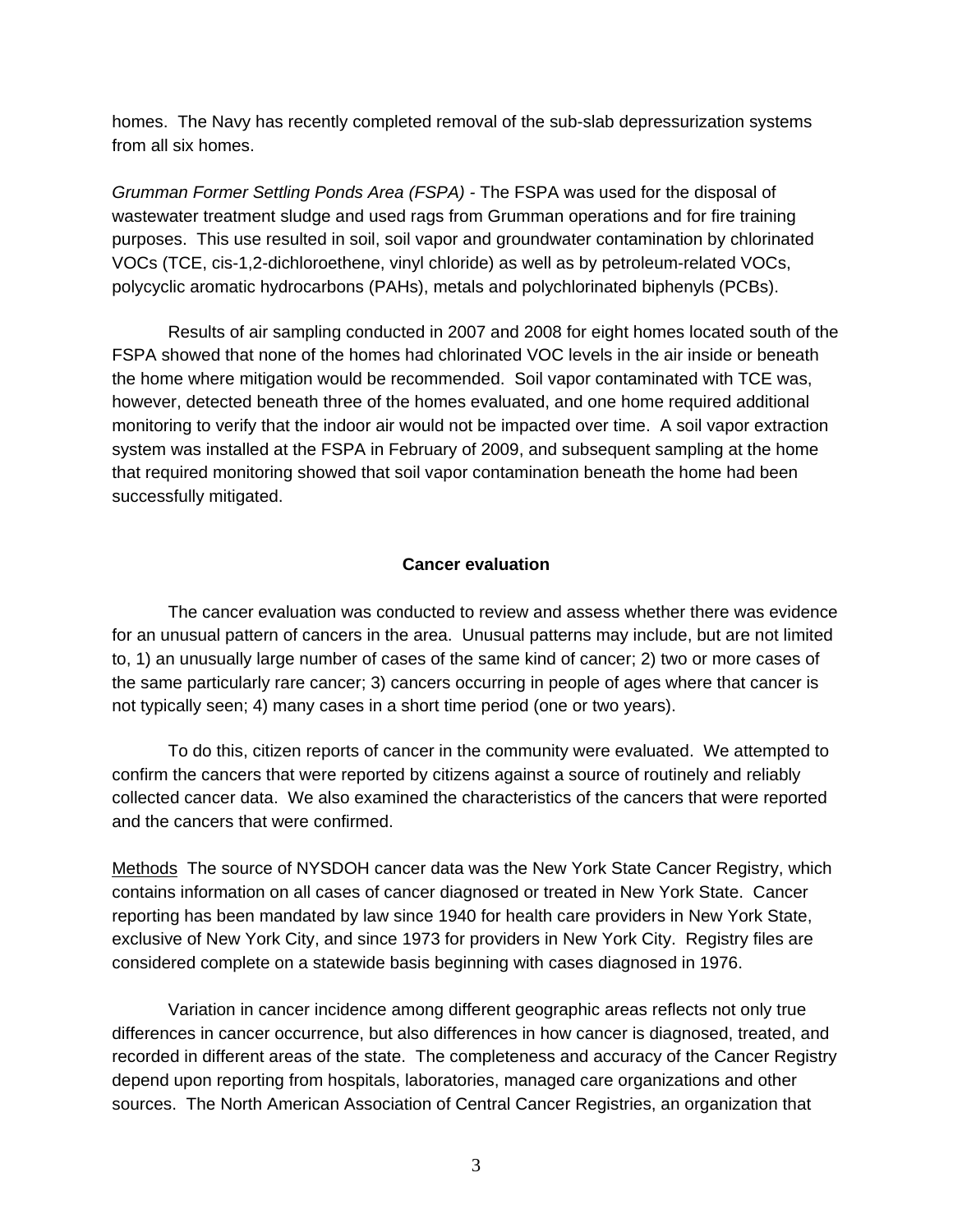works to improve cancer registries, has certified that the New York State Cancer Registry is over 95% complete. This means that it contains reports on over 95% of all cancers actually diagnosed in New York State residents. In addition, the Cancer Registry has received gold certification from the Association every year since 2000 (data year 1996), the highest certification given to central cancer registries (2).

 One person can be hospitalized many times, at different hospitals, over a period of years for the same cancer. Each separate hospital admission is reportable to the Cancer Registry. As multiple reports on the same cancer are received, they are combined with existing information to continuously update Cancer Registry files to reflect the fullest and most accurate information available. At the time the cancer evaluation began in April 2009, cancer incidence data were considered official through 2006, meaning that reports for this year and previous years were essentially complete and the data had passed all quality assurance checks. The data also reflected all second and later reports that had been received to date on cancers diagnosed in 2006 and earlier, as well as reports on many cancers that had been diagnosed in 2007 and later.

 Citizen reports of cancers in the community included a detailed list of nearly 80 one-time residents of the area with cancer or other conditions that had been provided to staff from the Navy. The list had been forwarded to the NYSDOH following the 2009 availability session. Reports also included identifying information on a person with cancer who had lived in one of the homes with indoor air contamination. (To protect confidentiality, findings of the attempt to verify this person's diagnosis will be combined with findings for the evaluation of the list.)

 The information provided to the Navy included a listing of locations (streets or blocks) where people believed to have been diagnosed with different types of cancer had lived, grouped by type of cancer. The listing did not contain the names of any individuals. Most of the people referred to were noted to have attended nearby Bethpage High School in the late 1970s to early 1980s, or to have been parents of high school attendees, and each item on the listing had information on the person's graduating class at Bethpage High School or status as a parent. The listing also indicated whether each person was alive or deceased. The cancer diagnoses were reported to have occurred since 1961, but there was no information provided on individual dates or years of diagnosis.

 The listing of suspected cancer cases was accompanied by two photographs of a pin map showing the addresses of people reported to have cancer. Each pin had a label that was color-coded by the person's diagnosis. The labels included the last name, and sometimes the first name, of the person reported to have cancer; some of the names were visible in the photograph.

 To confirm citizen reports on people with cancer, information provided by the citizens was compared with information from the Cancer Registry. For the small number of people whose names were visible on the pin map, attempts were made to confirm these individuals by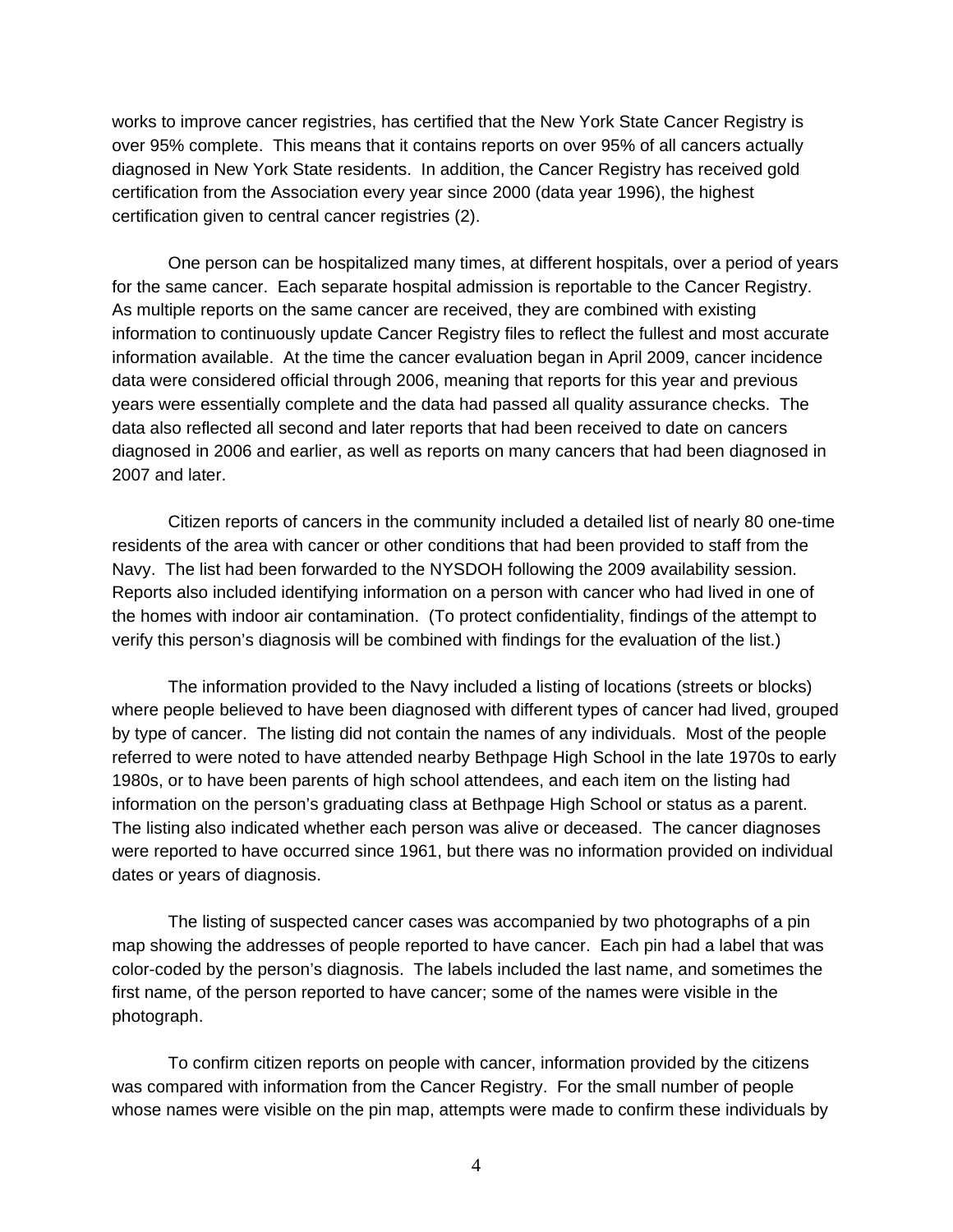name. Patterns in the reported cancers were evaluated by examining the detailed information reported, including information on type of cancer, address, and the person's graduating class or status as a parent. When indicated, Cancer Registry files were also searched by address to identify people diagnosed with a particular cancer who lived on a particular block.

Findings In his letter requesting an investigation, County Executive Mangano referred to a residential area east of the NWIRP site, south of the Grumman site, west of Stewart Avenue and northeast of Railroad Avenue as the area to be investigated (see Map 1). Information received from citizens indicated that their concerns involved a somewhat wider area.

 From the information provided by citizens, there were 10 people with sufficient identifying information to attempt to confirm them by name. Of the 10, it was possible to confirm eight in Cancer Registry files. The eight confirmed cancers represented four different cancer types. The types of cancer confirmed most frequently included cancers of the colon or rectum, and female breast cancer. These are among the types of cancer diagnosed most frequently in adults. (To protect confidentiality, exact numbers of the different types of cancers confirmed and other details can not be provided.)

 The pin map accompanying the listing of cases provided by citizens to the Navy depicted an apparent grouping of reported cases within the residential area outlined by County Executive Mangano and just to the east. Another, smaller, apparent grouping was depicted south of Railroad Avenue, in the area of Central Avenue. Other mapped cases were scattered throughout a wider area outside of the area outlined by County Executive Mangano. The address information provided in the case listing was used to assign each reported case to one of three areas: Area A, the area outlined in County Executive Mangano's request or directly to the east of it up to Broadway; Area B, the Central Avenue area south of Railroad Avenue; and Area C, the remainder (see Map 1). Bethpage High School is located in Area A, on the east side of Stewart Avenue across from Bethpage Community Park. Patterns of the cancers reported by citizens were examined for the list as a whole and for each area separately.

 For the list as a whole, there were 73 people who were reported to have developed cancer (the remainder were reported to have developed lupus). Of the 73, 25 were reported to have been diagnosed with breast cancer, including eight former students at Bethpage High School and 17 parents of students. There were 24 people who were reported to have developed cancers classified only as "Cancer in other location or throughout;" most of these were parents. The next frequently reported type of cancer was "primary brain cancer," which was reported in 11 persons, the majority of whom were former students. Other specific types of cancer reported included cancers of the colon, "aorta or heart," lung, skin (metastatic), endocrine system, eye, liver, and throat.

 Although many common cancers often spread (metastasize) to the brain, tumors that start in the brain (primary brain tumors) are one of the less common cancers. Cancers of the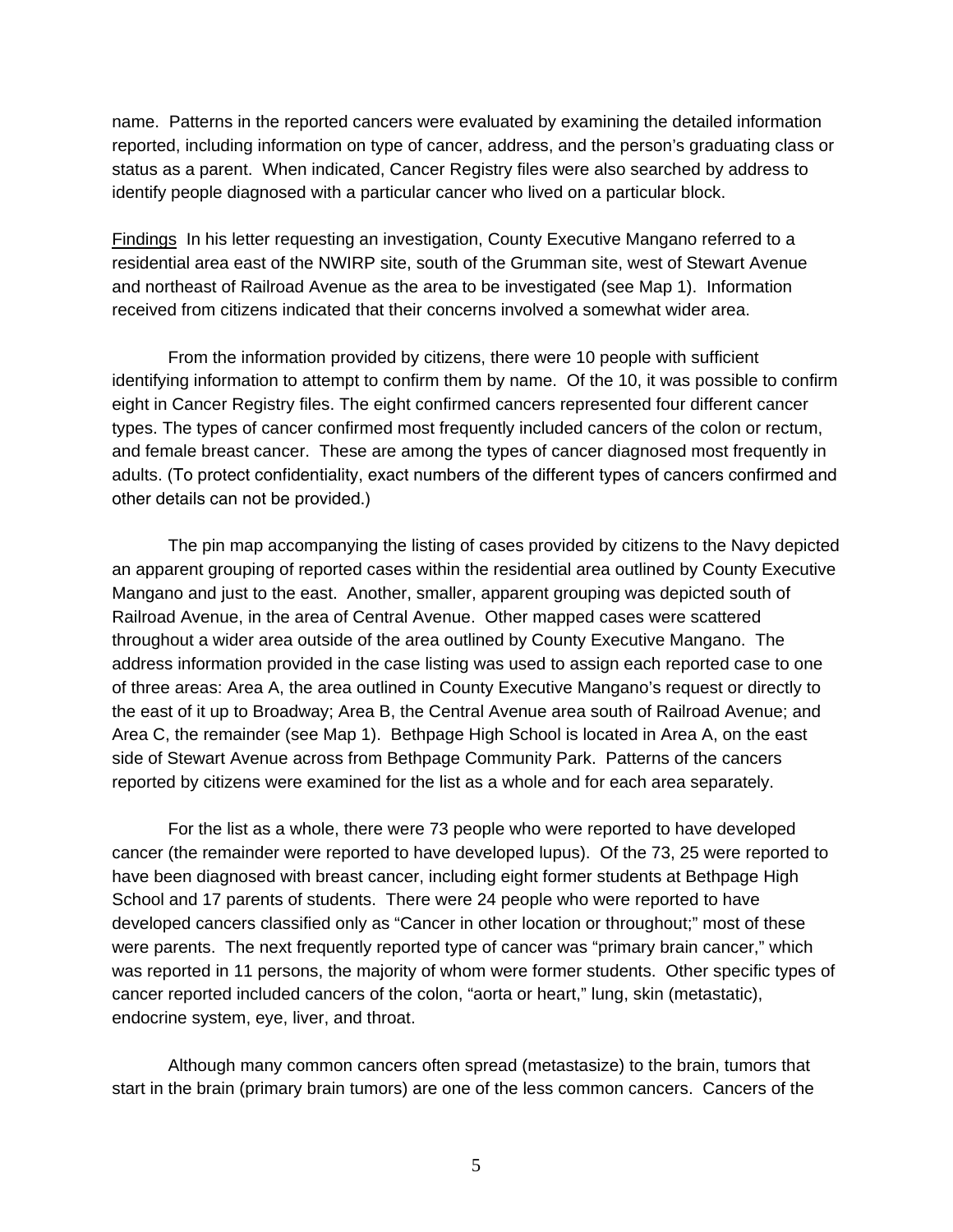aorta or heart are particularly rare. Due to the apparently unusual numbers of reported primary brain tumors and cancers of the "aorta or heart," further attention was given to these cancers.

 Primary brain tumors that are malignant (cancerous) typically make up less than 2% of the cancers diagnosed in a community. Primary brain tumors that are benign or of uncertain behavior may make up a similar amount or more (3). Of the 73 total cancers reported, approximately 15% were primary brain tumors. The 11 people reported with primary brain tumors lived in all areas, including three in Area A, three in Area B and five in Area C. Names were visible on the pin map for a small number of the people reported as having primary brain tumors. It was possible to confirm some, but not all, of these people by name as having been diagnosed with a malignant brain tumor. Search of Cancer Registry files by address found a small number of people with brain tumors who lived on the same streets or blocks as students reported with brain tumors, however their ages were not consistent with high school attendance in the 1970s and 1980s. There were no records on people with brain tumors living on the streets or blocks listed for parents with brain tumors. People who could not be confirmed could have moved away prior to their diagnosis. They also could have had metastatic tumors to the brain, which are counted as tumors of the organ where they started. The reports of an unusual number of people with primary brain tumors therefore could not be confirmed.

 Cancers of the heart or aorta are rare. Two or more *confirmed* cases of these cancers could be seen as an unusual pattern, and more than one of these cancers was reported. Cancer Registry files confirmed only one resident of ZIP Code 11714 who had been diagnosed with cancer of the aorta or heart since 1961. This resident did not live on any of the streets listed for the people reported to have developed cancer of the heart of aorta. Since the names of the people reported to have this type of cancer were not available, it is not known whether the resident who was confirmed was one of the people reported. It is possible that there were people with cancers of the heart or aorta who had once lived in the area but moved away prior to their diagnosis. The one confirmed case of a particularly rare cancer, however, does not constitute an unusual pattern.

 The three areas on the pin map were then examined separately. There were 33 reported cases of cancer assigned to Area A, including a small number of people who lived east of Stewart Avenue. Of the 33 cancer cases, almost half, 16, were reported as breast cancer, including 10 parents and 6 members of graduating classes. Nine people were reported as having cancers with the type not specified. Other specific cancer sites reported included primary brain, lung, metastatic skin, and throat.

 Breast cancer appeared to account for a greater than usual *proportion* of reported cancers in Area A. To better assess whether the 16 breast cancer cases reported represented an unusual occurrence of the disease or were more likely a result of incomplete reporting of other types of cancer, approximate *numbers* of breast cancer diagnoses expected among women in this area were calculated. To do this, the crude breast cancer incidence rate for New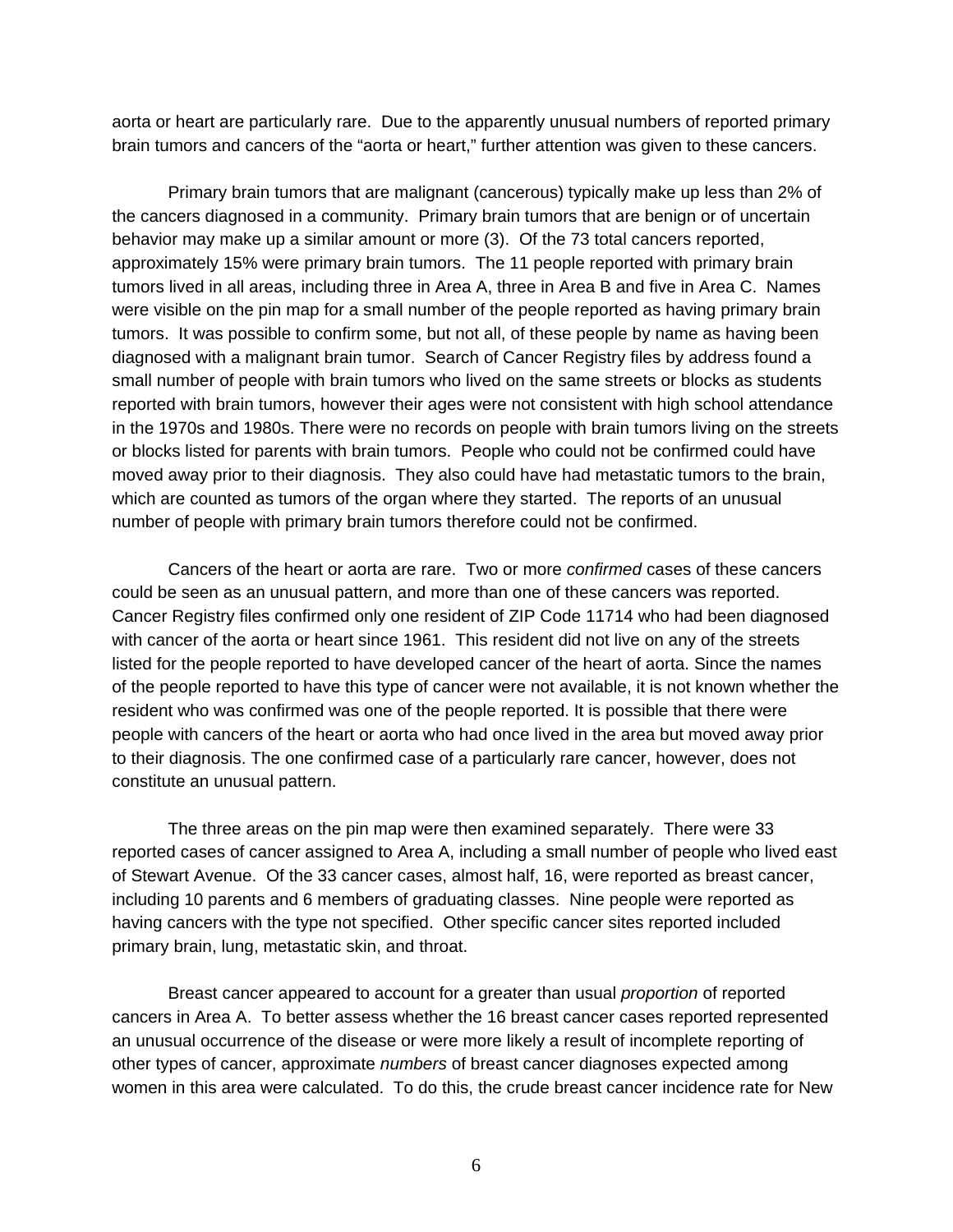York State, exclusive of New York City, for 2001-2005 was applied to the population of the area outlined by County Executive Mangano. The crude breast cancer incidence rate was obtained by dividing the average number of new cases of female breast cancer diagnosed in a year in New York State, exclusive of New York City, by the average (total) population of New York State, exclusive of New York City. The population of Area A was estimated based on information from the 2000 US Census. With a crude female breast cancer incidence rate of 79/100,000 population per year and a total estimated population in Area A of 3370 persons, this gives about 2.66 cases expected in a year. About 27 cases would be expected in the past 10 years, or 125 in the 47 years since 1961. Even with uncertainties related to changes in the population and in breast cancer rates over time, the 16 cases reported for all years is still substantially less than the 27 expected for just the past 10 years. This indicates that, even if all the reported cases were confirmed, the *number* of reported breast cancer cases would not be excessive.

 Many of the women reported to have developed breast cancer were former students at Bethpage High School. Former students may not have been residents of the Bethpage area at the time they developed breast cancer. The number of breast cancer cases that would have been expected among members of the various graduating classes was therefore calculated. To do this, the number of breast cancers that would be expected to occur between the ages of 20 and 55 was estimated based on the approximate number of girls in the graduating classes between those of the earliest and the latest reported cases (1973 and 1980) (estimated from US Census data) and probabilities for developing cancers at different ages (4). With a 3.74% probability of developing breast cancer between ages 20 and 55 and an estimated 256 girls in the eight graduating classes who lived in Area A, about 10 (9.56) girls would develop breast cancer in the 35 years between the ages of 20 and 55 if they had the same risk as the national sample of women on whom the probability was based. The six cases reported is fewer than the number expected.

 The resident who had compiled the listing of reported cancer cases expressed particular concern over cancers developing in people from the graduating classes of 1979, 1980 and 1981. For the classes of 1979 and 1980, which included most of the reported breast cancer cases, there would be about 64 girls total, of whom about two (2.39) would be expected to develop breast cancer by the age of 55. The five cases reported among members of these two classes is greater than the number expected. The difference, however, is not statistically significant, meaning that it could easily have occurred by chance. Thus, even if all the reported breast cancer cases in former students were confirmed, the number would not be statistically unusual.

 In Area B, the Central Avenue neighborhood south of the area outlined by County Executive Mangano, there were 15 people reported to have cancer. The greatest number of these people, six, were reported to have cancers of unspecified types. Other, specific, sites of cancer reported included breast, colon, primary brain, endocrine and eye. Without additional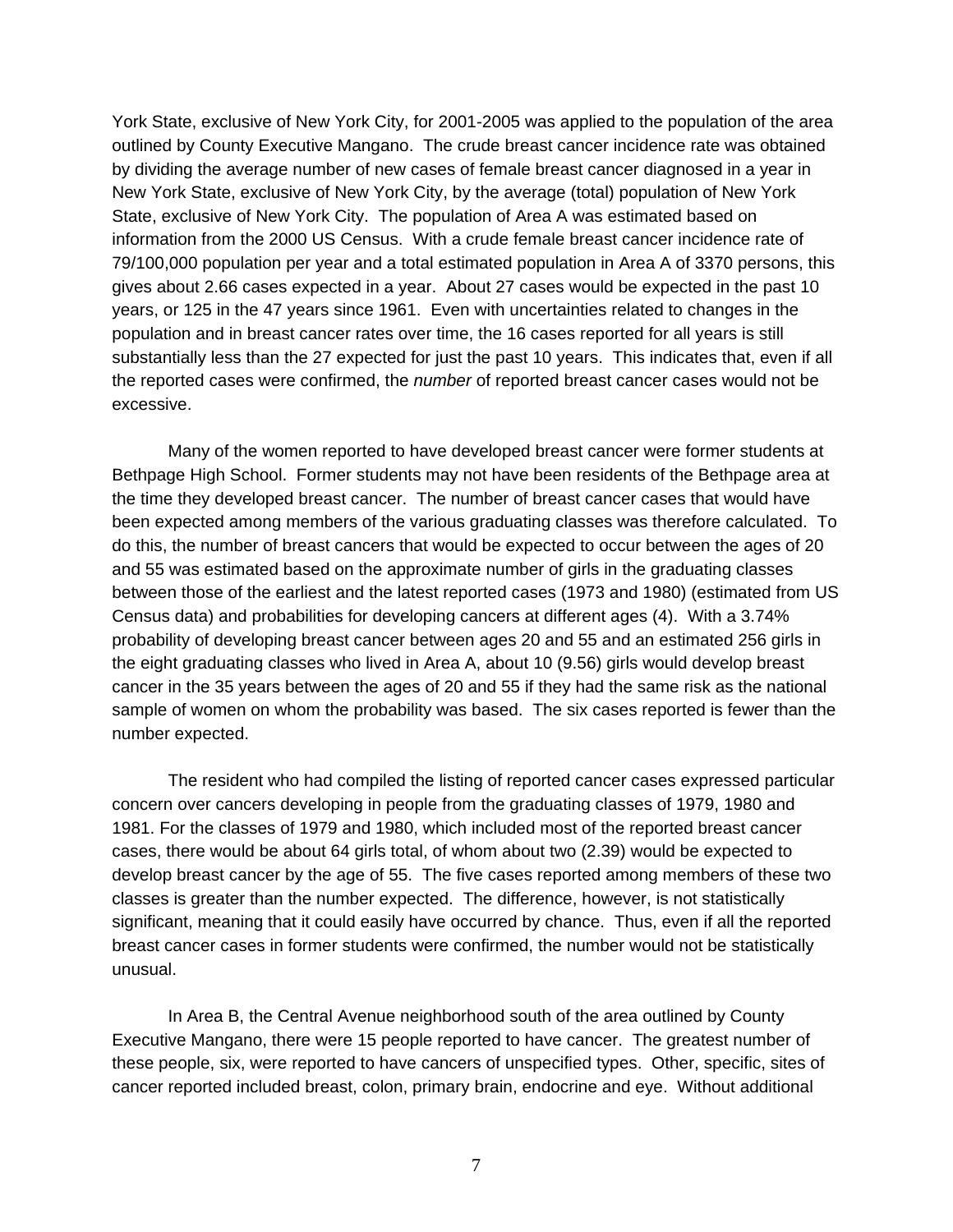information on specific types of cancer or on the dates of diagnosis of the cancers reported, it was not possible to determine whether the cancer pattern might be unusual.

 In Area C, a large and less well defined area extending to the north, east and west of the area outlined by County Executive Mangano, there were 25 people reported to have cancer. Nine people were reported to have cancers of unspecified type. Seven people were reported to have developed breast cancer. Other cancers reported in this area included primary brain, colon, liver and "aorta or heart." The largest number of people reported to have primary brain cancers lived in Area C, but they were widely scattered throughout the area. Although this area was the largest in size of the three areas examined, it did not have the largest number of total reported cancer cases. This suggests that the higher than usual proportion of reported brain tumors may be a result of preferential reporting of this disease. Without additional information on types of cancer or on dates of diagnosis, it is not possible to evaluate further whether the cancer pattern might be unusual.

 In summary, of the 74 people reported as having been diagnosed with cancer (73 on the listing and one reported separately), due to a lack of information it was possible to confirm only eight by name. The cancers that could be confirmed by the person's name were for the most part among the most common cancers. For all the cancers for which a block or street of residence was given, there were patterns of some cancers that appeared unusual. The reports of apparently unusual numbers of primary brain tumors and cancers of the heart or aorta could not be confirmed by examining either the location of residences or the names of the people (when available). For breast cancer, which appeared to represent a greater proportion of cases than usual, calculations showed that even if all the case reports could be substantiated, there would not be an unusual occurrence of this very common cancer.

Discussion and conclusions Cancer is a common disease; it occurs in every community. Reports of people with cancer in a community do not necessarily mean that the community is experiencing a greater burden of this disease. Members of the public provided information on people known to them to have developed cancer, including a resident of a home with documented soil vapor intrusion. For most of the people reported with cancer, however, the information provided did not include their name. Names might have allowed cancers to be confirmed in some people who had moved away from the area before their diagnosis. Eight of the ten people for whom names were available were confirmed to have been diagnosed with cancer, although the types of cancers confirmed in this manner did not appear unusual.

 Almost one third of the people were reported without information on type of cancer, so that reported cancer occurrence patterns by cancer type could not be fully evaluated. The reported cancers included an apparently unusual proportion of brain tumors. Most of the brain tumors could not be confirmed as primary brain tumors, and it was likely that other cancers in this area were not reported, making the proportion of brain tumors appear high. There were reports of two cases of a particularly rare cancer, but these reports could not be confirmed. The reported cancers also included an unusual *proportion* of breast cancer cases in an area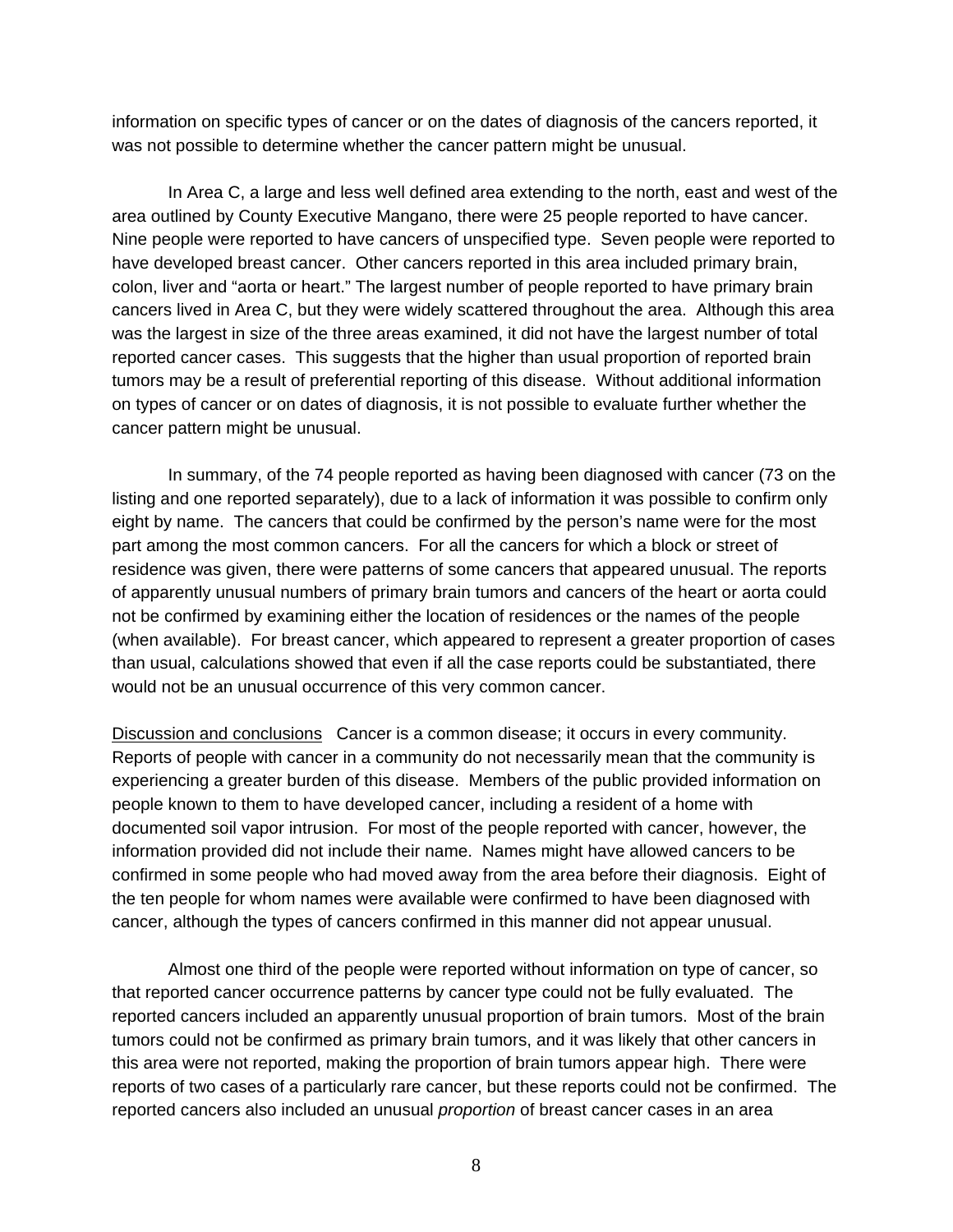approximating that outlined by County Executive Mangano, but calculations showed the *number* of breast cancers, even if they all could be confirmed, would not be unusual.

 As noted above, much of the information that would have been useful for a more complete cancer evaluation was not available. The information that was available did not indicate any unusual patterns of cancer in the area of the two sites.

## **Environmental evaluation**

 The environmental evaluation was conducted to review the available evidence regarding human exposures to unusual environmental contamination related to the sites of concern. Exposure is contact. Without human exposure to a contaminant, there can be no health effects. Results of environmental sampling were examined to identify any completed pathways of exposure to unusual environmental contaminants. A completed exposure pathway has five elements: 1) a source of contaminants; 2) a way for contaminants to leave and be carried away from the source; 3) a place where people can be exposed to the contaminants; 4) a way people can be exposed to the contaminants, such as by breathing them in or consuming them in their water; and 5) people who have, or may have, been exposed to the contaminants.

Methods The environmental evaluation was based on information gathered from environmental sampling in homes near the sites. In 2009, a contractor for the Navy collected and analyzed air samples inside and beneath 15 homes east of the NWIRP FDMA in 2009 to determine levels of chlorinated VOCs. The NYSDOH and the New York State Department of Environmental Conservation conducted air sampling for chlorinated VOCs in eight homes south of the Grumman FSPA in 2007 and 2008.

 Any information available about the characteristics of the exposures was then examined for any completed or potential exposure pathways that were identified. This includes information on when and for how long the exposures occurred, how much of the contaminants were present, and what geographic area was affected.

Findings *NWIRP -* Sampling conducted at 15 homes east of the FDMA in 2009 showed completed pathways of exposure to TCE at levels greater than the NYSDOH air guideline of 5 micrograms per cubic meter of air (mcg/m<sup>3</sup>) in four homes in a one-block area. Five other homes in that one-block area had detected levels of PCE and TCA in indoor air, but the concentrations there were similar to those commonly found in homes. Two of these five homes, however, had concentrations of these contaminants in the air beneath the home that represented a significant potential for exposure. In total, six homes had chlorinated VOC levels in air inside or beneath the home where mitigation was the recommended course of action according to current NYSDOH guidance (1).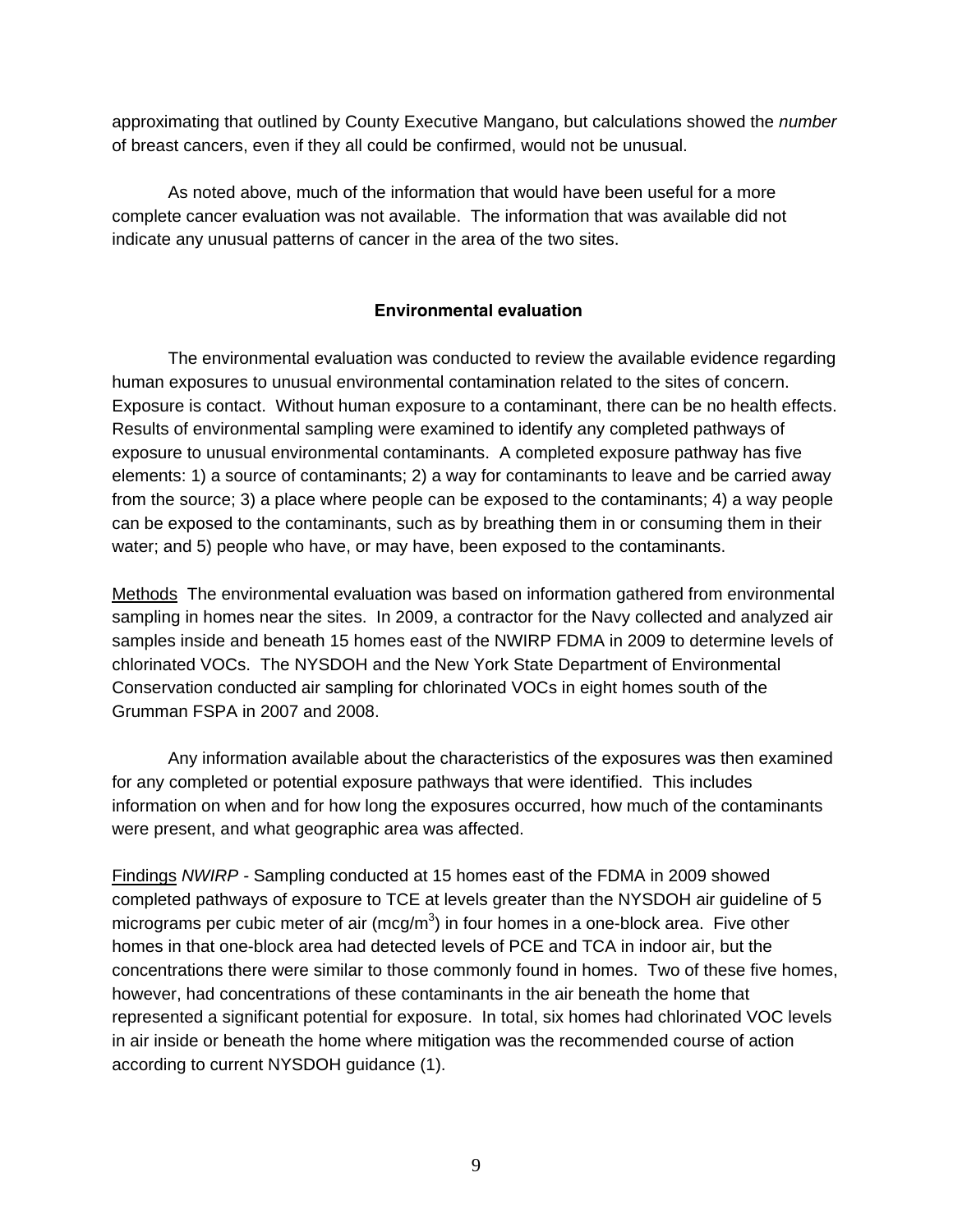Although completed pathways of exposure to concentrations of TCE greater than 5 mcg/m $3$  in indoor air were found in four homes east of the FDMA, measurements of contaminants were only available for one point in time. Exposures would have effectively ended when mitigation methods were implemented, but it is not known when the exposures began, or how long the people occupying the homes were exposed to what concentrations of contaminants. It is also not known if other homes in the area that did not require mitigation at the time of sampling may have had unusual levels of contaminants associated with the FDMA in indoor air in the past.

*Grumman FSPA -* Air sampling inside and beneath eight homes south of the FSPA in 2007 and 2008 did not identify any completed exposure pathways to levels of TCE above the NYSDOH air guideline, or to other site-related VOCs at concentrations above those commonly found in the air inside homes. Soil vapor contaminated with TCE was detected beneath three of the homes evaluated, however, with one home requiring additional monitoring to verify that the indoor air was not impacted over time. Subsequent sampling at this home confirmed that the soil vapor extraction system installed at the FSPA had successfully reduced the soil vapor contamination.

 Although unusual levels of TCE or other chlorinated VOCs were not identified for the indoor air of homes south of the FSPA, measurements were only available beginning in 2007. It is not known whether unusual levels of these contaminants may have existed in the indoor air of the sampled homes at some time prior to that. It is also not known whether other homes in the area had ever been affected by elevated concentrations of site-related VOCs.

Conclusions The environmental evaluation showed that unusual environmental exposures had occurred in a small number of homes east of the Navy FDMA. It was not known how long these exposures had been present, or if other homes may have been affected in the past. Exposures to unusual levels of contaminants may have occurred in the past in a small number of homes south of the Grumman FSPA, but it is not known whether any exposures had actually occurred, and if so, exactly when, at what levels, and in which homes. Based on the findings of a completed pathway of exposure to unusual levels of contaminants for a small number of homes in the area east of the Navy FDMA, it was concluded that additional examination of cancer occurrence was indicated.

### **Address-specific cancer review**

 Even though the information available did not indicate any unusual patterns of cancer in the area, it was concluded that further investigation of cancer occurrence in the vicinity of the sites was indicated on the basis of the findings of the environmental evaluation. Findings of the environmental evaluation were therefore used to design the resulting address-specific cancer investigation.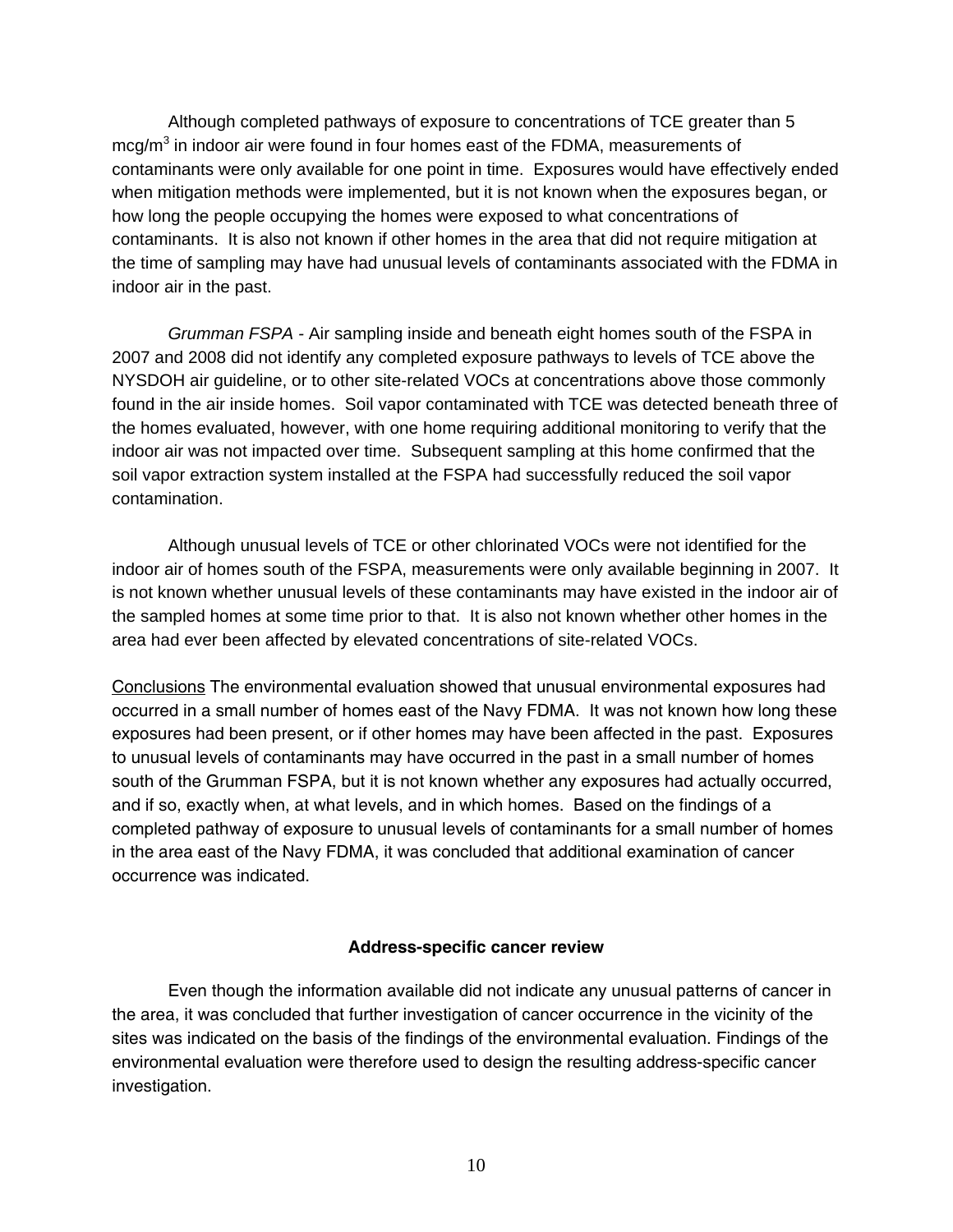The environmental evaluation showed that there was a limited area where exposures to site-related contaminants had occurred. There was also another area where site-related contaminants had been found in the air beneath homes, but the levels inside the homes were not unusual at the time of sampling. It is not known whether the levels inside these homes might have been higher in the past, or whether there might have been unusual levels of contaminants inside homes in the immediate neighborhood of these homes.

 Because of the small number of homes that were known to have been impacted by siterelated contaminants or might have been impacted in the past, it was decided to conduct a Registry-based address-specific review. In this type of study, people diagnosed with cancer while residing at the addresses included in the study are identified from routinely collected data. Information on the identified cases is then reviewed to detect any unusual patterns. A Registrybased address-specific review can be used to study relatively small, well defined areas, such as a few streets or portions of streets. Detailed population data, which are needed to be able to determine whether the numbers of cancer cases were unusual, are often not available for these types of areas. The Registry-based address-specific review relies instead on internal comparisons and knowledge of typical cancer patterns in communities to assess whether there are any unusual patterns in cancer occurrence.

Methods For the address-specific review, the New York State Cancer Registry was used to identify cancers diagnosed in a given time frame (incident cancers) among people living on specified streets or portions of streets. Cancers that were diagnosed in residents prior to this time frame or before the residents moved into the study area (prevalent cancers) were not included.

 Once incident cancers are identified, Cancer Registry data on those cancers are examined for any unusual patterns. As noted above, unusual patterns may include 1) an unusually large number of cases of the same type of cancer; 2) two or more cases of the same particularly rare cancer; 3) cancers occurring in people of ages where that cancer is not typically seen; 4) many cases in a short time period (one or two years).

The present review includes two study areas. Study area 1 is the one-block area where some homes had documented exposures to VOCs associated with the NWIRP site. Study area 2 is a 19-block area (not including Study area 1) either adjacent to Study area 1 or adjacent to or including blocks where contaminants associated with the Grumman site were detected in the air beneath one or more homes. Exposures to VOCs associated with the NWIRP or Grumman sites may have occurred in the past in these homes (see Map 2).

Because exposures may have occurred over a very long time, cases were identified dating back to diagnosis year 1976, the year reporting to the Cancer Registry is first considered complete on a statewide basis. At the time the review was initiated in July 2011, Cancer Registry data were official through the year 2008. An initial listing of cancer cases was generated at that time. The listing was updated in August 2012, when data were official through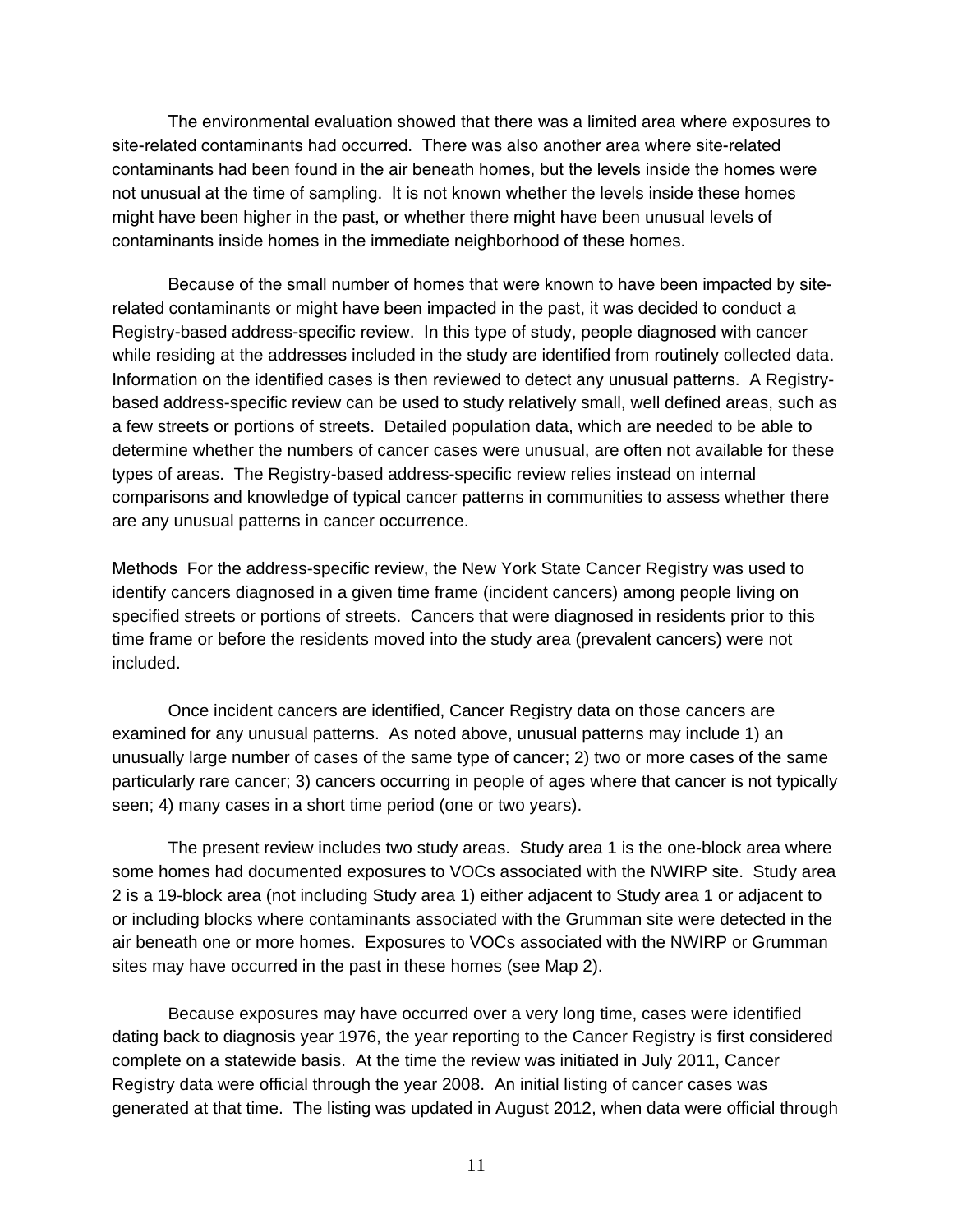the year 2009. The examination of case characteristics was therefore undertaken for cases diagnosed through 2009. Registry files also included some cancer cases that were diagnosed in later years. These data were examined as well, although specific results can not be provided since the numbers for later years are not yet official.

Findings *Study area 1* - The Cancer Registry identified seven tumors that were diagnosed among residents of the one-block Study area 1 between 1976 and 2009, a period of 34 years. Of the seven tumors, six were invasive malignant tumors. (In addition to invasive malignant tumors, which have spread into adjacent tissue layers, the Registry contains reports on certain types of non-invasive [*in situ*], borderline, and benign tumors.) Dates of diagnosis of the seven tumors ranged from the late 1970s to the mid-2000s, with more of the diagnoses occurring in the second half of this time period.

Each of the seven tumors represented a different type of cancer. These types included some of the types most frequently diagnosed among adults, as well as other, less frequently diagnosed types. (To protect confidentiality, details of the diagnoses can not be provided.) The types of cancer identified included some of the many types that have been associated with or possibly associated with exposure to TCE and/or PCE.

 None of the people diagnosed with cancer were children (under age 20) at the time of their diagnosis, and none were age 55 or older. All of the cancers were diagnosed at ages less than the average (median) age of diagnosis for that cancer. Some of the diagnoses occurred at ages where the cancer frequently occurs, while others occurred at much younger ages.

 The seven people who developed cancer over the 33-year period lived in five of the 14 homes on the block. Results of air sampling are available for 13 of the 14 homes. People diagnosed with cancer lived in some, but not all, of the homes where mitigation was recommended to address documented or potential exposure issues. People with cancer lived in some, but not all, of the homes that had levels of contaminants that are frequently found in homes. No residents were identified who had developed cancer while living in the small number of homes that were not sampled or where contaminants were not detected in the indoor air. The types of cancer most closely associated with exposures to TCE or PCE (cancers of the esophagus, liver and bile duct, kidney and bladder, and non-Hodgkin lymphoma) were not identified more often in homes with the highest measured levels of contaminants.

*Study Area 2* - The Cancer Registry identified 93 tumors that were diagnosed among 82 residents (some residents had more than one tumor diagnosed) in the 19-block Study area 2 between 1976 and 2009. A small number of additional cases were diagnosed in years after 2009. Between zero and six cases were diagnosed in any one year. As seen in most communities, the average number of cancers diagnosed in a year increased gradually throughout the 34-year study period.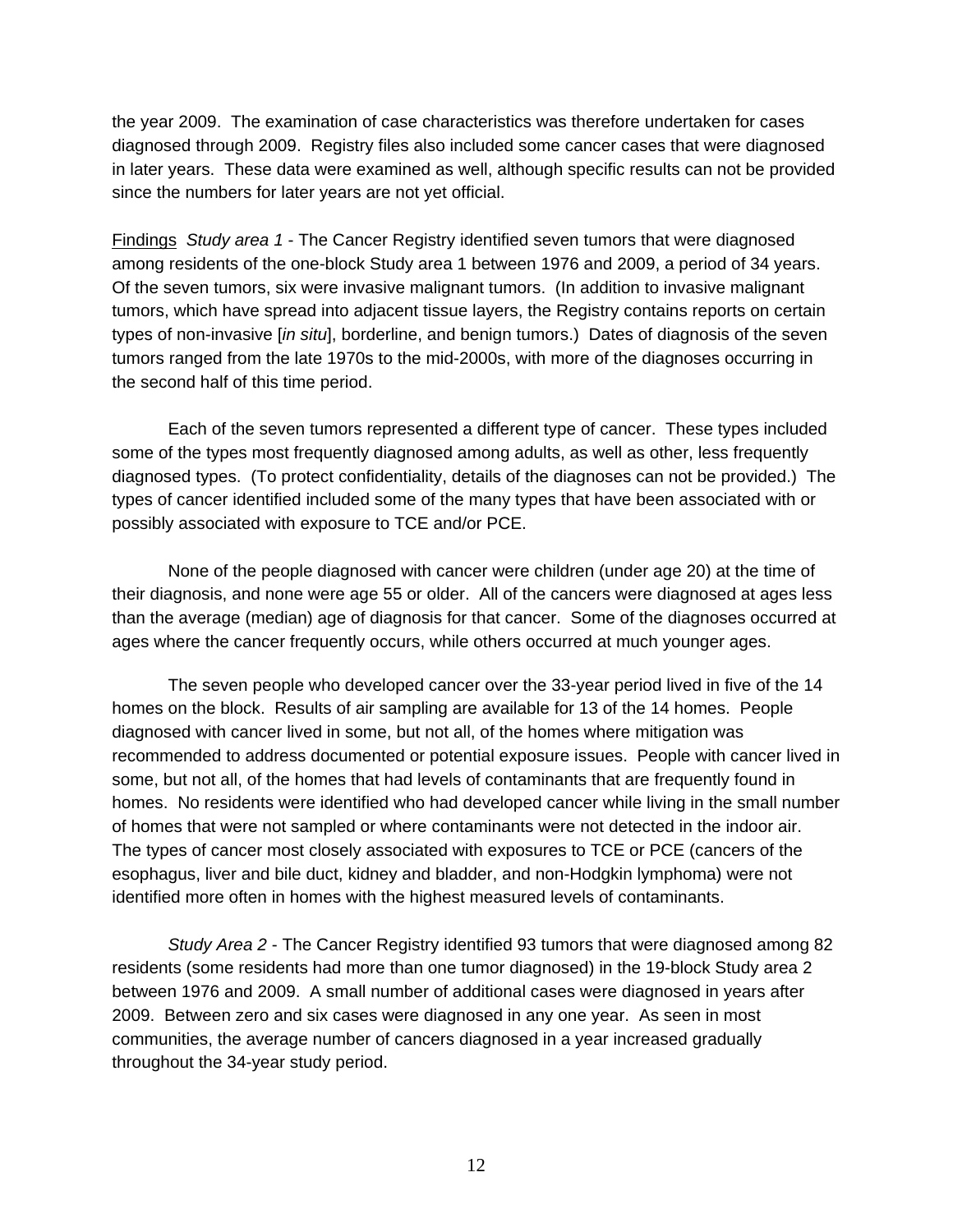Eighty eight of the 93 tumors identified were invasive malignant tumors (or tumors of the bladder *in situ*, which are customarily grouped with invasive malignant bladder tumors); most of the remainder were tumors *in situ*. Twenty two different types of cancer were represented, not including a small number of cancers for which the primary site could not be determined. The types and numbers of cancers identified are shown in Table 1. (Only invasive malignant tumors are shown except for bladder cancer, where the total includes both invasive and *in situ* tumors.) Some of the cancer types are grouped in the table to protect patient confidentiality.

As is seen in the state as a whole, lung, breast and prostate cancers were the most frequently diagnosed types of cancer. Three of the other types of cancer identified were fairly rare, but there was no more than one case of any one of these rare types. The types of cancer identified included types that have been linked with TCE exposure (esophagus, kidney and non-Hodgkin lymphoma), types that have been linked with PCE exposure (esophagus, bladder and non-Hodgkin lymphoma), and a type that has possibly been linked with PCE exposure (lung), although there are many other known and possible causes for these cancers.

 Ages of the people at the time of their diagnoses ranged from the early 20s to over 85. The majority (80, or 86%) of the people diagnosed with cancer were age 55 or over at the time of their diagnoses. The ages or ranges of ages at which the individual cancers were diagnosed were typical for the different cancers. Forty four of the cancers were diagnosed in males, and 49 in females.

 As noted above, additional cancers that were diagnosed after 2009 were identified in this area. Review of these cancers showed that the numbers and characteristics were consistent with the pattern seen in previous years.

 The 82 residents identified with cancer lived at 62 addresses in the 19-block area. Results of indoor air sampling for contaminants associated with the NWIRP or Grumman site are available for 10 homes in the 19-block area, including some of the homes where residents with cancer had lived. None of the homes sampled in this area had unusual levels of TCE or PCE in the indoor air at the time of the sampling. A small number of homes near the Grumman site had detectable levels of TCE in the air beneath the home; cancers were identified among residents of some, but not all, of these homes. One of the cancers identified in residents of these homes has been linked with TCE and/or PCE exposure. This type of cancer is not an uncommon cancer and has many other known risk factors. Cancers were also identified among residents of homes that were sampled and were not found to have site-related contaminants in the air beneath the home.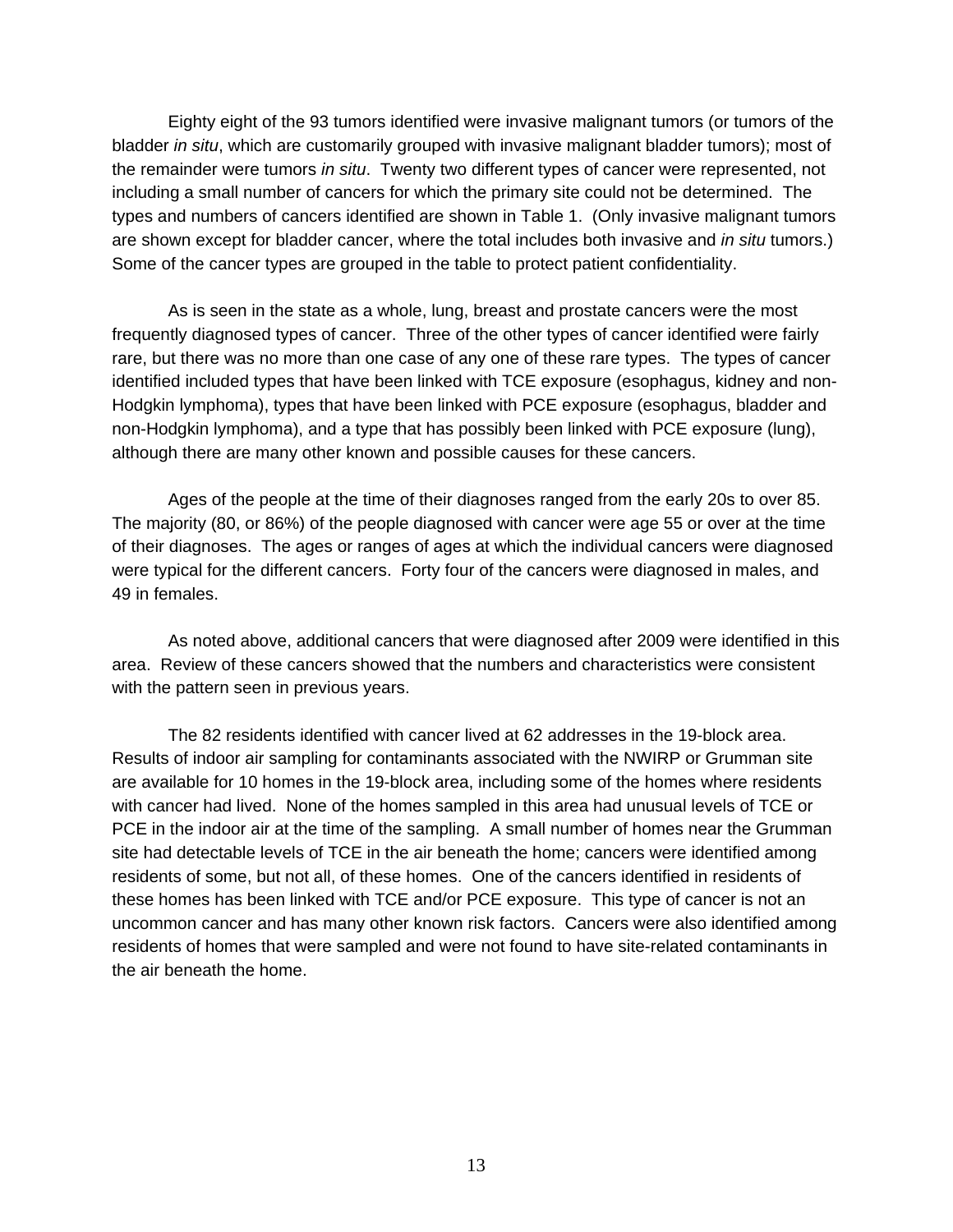#### **Discussion**

Study findings The address-specific review was conducted because of documented exposures to environmental contaminants in a small number of homes, and the possibility of exposures on a somewhat wider scale. Although unusual patterns of cancer were not confirmed in the preliminary cancer evaluation, this evaluation was based on cancers reported by members of the community. Members of the community would likely not have been aware of all cancers diagnosed among residents of their area, so these reports were likely incomplete. In contrast, the Registry-based address-specific review was capable of focusing in on the area with the greatest potential for site-related exposures and could identify cases of which community members may not have been aware.

The Registry-based address-specific cancer review identified seven cases of cancer that were diagnosed since 1976 among residents of Study area 1, the one-block area where some homes had documented exposures to VOCs associated with the NWIRP site. The cancers identified in this area were all of different types. Some of the cancers identified among residents have been associated with PCE and/or TCE exposures, but there are other, more common, risk factors for these cancers as well. Although no children were identified who had been diagnosed with cancer, residents of Study area 1 were younger than average for the types of cancer they had at the time their cancers were diagnosed. The types of cancer that were identified showed no clear relation with the results of air sampling.

 As might be expected, a much larger number of cancers (93, including 88 invasive malignant tumors and bladder cancers *in situ*) were identified among the residents of the much larger Study area 2, the 19-block area where exposures to VOCs associated with the NWIRP or Grumman sites may have occurred in the past. The most frequently diagnosed types of cancer in this area were the types most frequently found in adults, and there was no more than one case of any single rare cancer type. Some cancers that were identified have been associated with PCE and/or TCE exposures, but there are other, more common, risk factors for these. As is usually found in communities, most of the people diagnosed with cancer in Study area 2 were middle aged or older. The cancers did not appear to be related to findings of any indoor air sampling that had been conducted, but the extent of sampling in this area was quite limited.

 To determine whether the numbers of cancers diagnosed over the 34-year period may have been unusual, calculations were conducted of the numbers of cancers one would expect to find in the two areas. These calculations were based on incidence rates for invasive malignant tumors for New York State, exclusive of New York City, for the period for which data were official, and population estimates for the areas.

The population estimates were derived from data provided by the US Census for individual blocks. To protect confidentiality, age-specific data provided by the Census for individual blocks do not always reflect the exact counts obtained. In addition, the Census definitions of some blocks in Study area 2 changed over time and might at one time have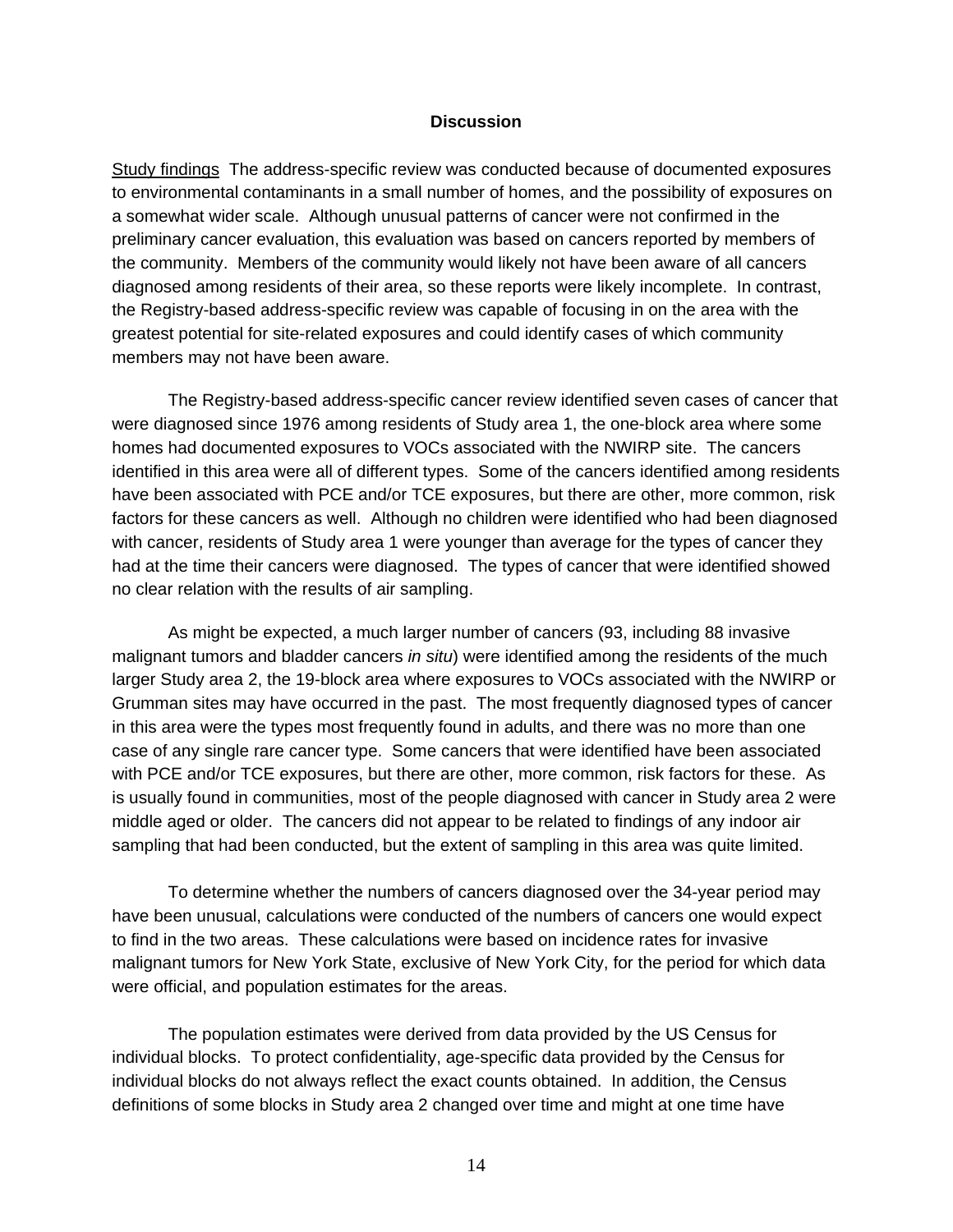included people who were not living in the study area. These calculations should therefore be regarded as approximate.

In Study area 1, the calculations predicted that approximately five people would be diagnosed with (invasive malignant) cancers during the time of the study. This number is similar to the six persons actually identified with invasive malignant tumors. Numbers of specific types of cancer that were identified in the study were also similar to the numbers expected. When total numbers of cancers were examined by age group, however, the number of cancers diagnosed in people under age 55 was greater than the number expected. This difference was statistically significant, meaning that it was not likely to occur by chance.

 In Study area 2, a total of 107 cases of invasive malignant cancers (including bladder cancer *in situ*) were predicted, compared with 88 actually identified. This difference was not statistically significant. When looking at individual cancer types, there were no cancers where there were significantly more cases than expected. There were significantly fewer than expected cases of lung cancer among males, and fewer than expected cases of colorectal cancer among males and females combined. As noted above, uncertainties with population estimation may have led to an overestimate of the number of cases expected. Still, the calculations provide no evidence that the total number of cancers or the number of cases of any individual cancer was greater than expected in the study areas.

Environmental considerations For any substance in the environment to have an effect on human health, people have to come into contact with it. This is known as exposure. People may be exposed to a chemical substance by breathing it in (inhalation), consuming it in food or water (ingestion), or getting it on their skin (skin absorption). The risk of developing cancer upon exposure to a cancer-causing substance depends on how people are exposed to it, the amount of the substance to which they are exposed, the length of time over which they are exposed, and how often they are exposed.

 In the present study, measurements of contaminant levels in the air inside and beneath homes were available for most of the homes in Study area 1, and some of the homes in Study area 2. As stated above, these measurements only show contaminant levels at one point in time. They do not provide a complete history of contaminant levels. Even if someone were living in a house where there were elevated levels of contaminants levels in the indoor air, this does not tell us precisely to what extent the person was actually exposed to the contaminants. This would depend on factors including how much time they spent inside the home, and how much time they spent in its different levels and rooms.

 Even when exposure to a hazardous substance occurs, not all hazardous substances cause cancer. Researchers look at different kinds of evidence to determine how likely a substance is to cause cancer. These include studies in laboratory animals, observational studies of humans exposed to a substance, and studies aimed at understanding how a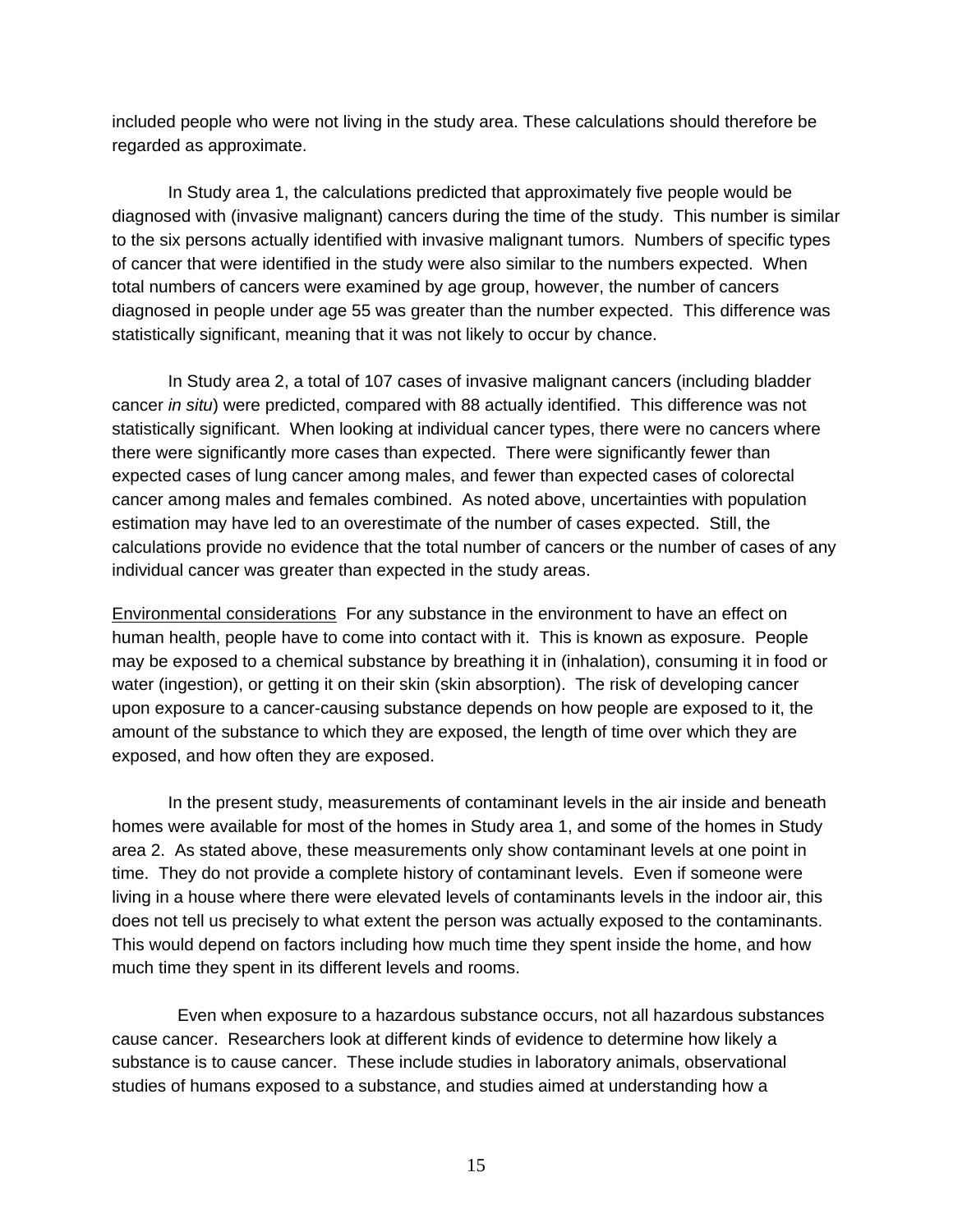substance might cause cancer. The studies also take into account the route of exposure, whether by inhalation, ingestion or skin absorption.

 Of the site-related contaminants, TCE has been classified as "reasonably anticipated to be a human carcinogen" (5). This classification was based on limited evidence of carcinogenicity in humans exposed to high levels in the workplace, sufficient evidence of cancer causation in laboratory animals, and information that indicates that it causes cancer in a way that would operate in humans. In studies in humans, exposures to TCE have been associated with cancer of the liver and bile duct, kidney cancer, non-Hodgkin lymphoma, and cancer of the esophagus.

 PCE (also known as perchloroethylene, tetrachloroethylene, tetrachloroethene, or "perc") has been classified as "reasonably anticipated to be a human carcinogen" (5). This classification was based on sufficient evidence of carcinogenicity in experimental animals. PCE has been shown to cause liver tumors in mice, leukemias in rats, and kidney tumors in male rats. Some studies show a slightly increased risk of some types of cancer among workers, including dry-cleaning workers, exposed to PCE and other chemicals. Cancers associated with exposures include cancers of the esophagus, bladder, and non-Hodgkin lymphoma. Cancers less clearly associated with exposures include cancers of the cervix, tongue, and lung (6).

 Evidence regarding the carcinogenicity of TCA is less strong. Two agencies that evaluate the carcinogenic risks of chemicals list TCA as "not classifiable" as to its carcinogenicity in humans (7, 8) due to limited data in both humans and animals. Studies of humans exposed to high levels of TCA in the workplace have been inconsistent; some studies suggest links with multiple myeloma and cancers of the central nervous system, lung and kidney, although the numbers of workers were small and the workers were exposed to other chemicals as well. Studies in animals have been inadequate to assess carcinogenicity when the animals ingested the substance, and did not find a link with any cancers when the animals inhaled it.

Limitations The design of the review has implications for any conclusions that may be drawn from it. The environmental evaluation identified a small area in which completed exposure pathways had been documented. This area is the area with the greatest potential for human exposures, and so the area where the greatest effect of any exposures on cancer occurrence would be concentrated. But the number of people living in this area is relatively small (for statistical purposes). Since cancer is a common disease and can occur even when there are no unusual exposures to environmental contaminants, to demonstrate any effects that might be related to exposure, a study would have to show an unusual *pattern* of cancers, not just that cancers had occurred. When numbers of people in an area are small, the numbers of cancers are much more susceptible to the effects of random variation (chance). A cancer pattern would therefore have to be markedly different from one often seen in communities for it to be distinguishable from a cancer pattern that could easily occur by chance in a small population.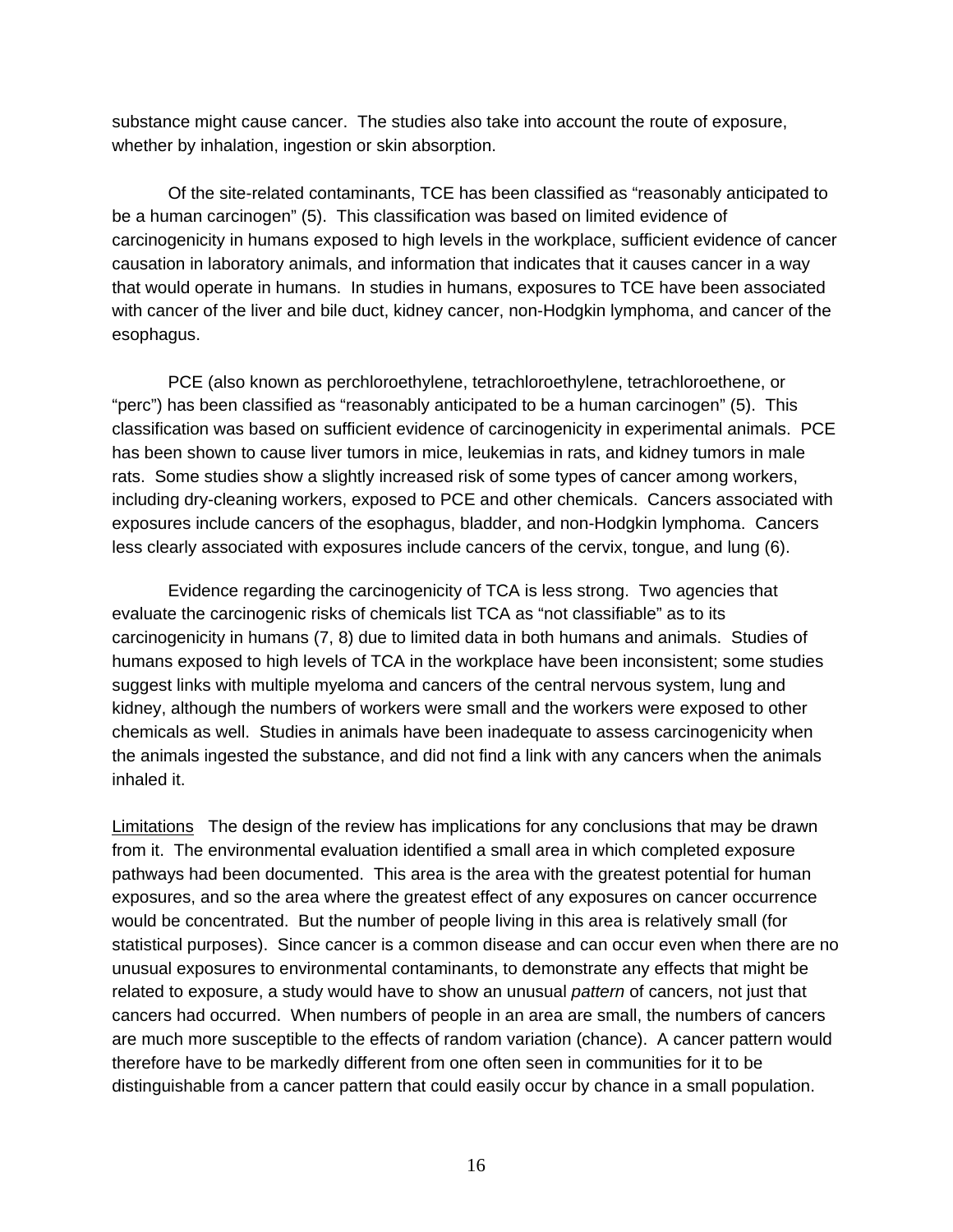To overcome difficulties associated with small numbers, the review also examined a larger area. In a larger area, effects of chance are not as important and, if there were exposures, there would be a greater likelihood of detecting any effects of these exposures. However, it is not known whether exposures to site-related contaminants ever occurred in the larger area; if they did occur, it is not possible to know exactly where, at what levels, and for how long. These factors all affect the likelihood of seeing an effect of the exposure. The greater number of people in the larger area thus comes with a greater uncertainty of exposure.

 Another limitation of this review is that migration, that is, movement of people in or out of the study area, could not be taken into account. Cancers were identified among people who both resided in the study areas and were diagnosed with cancer during the period 1976 through 2009. Former residents of the study areas who may have grown up there but moved away prior to being diagnosed could not be included, while people who developed cancer shortly after moving in to the area would have been included.

 This type of study is *not* capable of demonstrating any cause-and-effect relationships. Cancers were identified among people living in the study area, and the characteristics of the identified cancers were reviewed to obtain information on cancers occurring in a population that had been or might have been exposed to contaminants related to the two sites. This information, however, does not allow the determination of what might account for the cancers that were found. As discussed above, this type of study does not provide information on whether and to what degree the people who developed cancer may have actually been exposed to any contaminants from the sites. In addition, cancers have many possible causes, including genetic, lifestyle (smoking, diet etc.), and occupational factors as well as environmental exposures. At the current level of understanding, it is not possible to separate out all possible causes to determine the role of environmental factors in causing cancers in a small geographic area.

General cancer information Cancer, unfortunately, is a common disease. Almost one of every two men and over one of every three women will develop cancer during his/her lifetime (9). The number of people with cancer is increasing in most communities because more people are living to older ages, when cancer is more common.

 Cancer may result from either genetic or environmental influences or an interaction of both genetics and environment. Examples of possible environmental influences include diet, smoking, and other lifestyle factors, and occupation, as well as natural and man-made cancercausing substances in the air, food or water. The development of cancer is usually a lengthy process. For many types of cancer, symptoms do not occur until 10 to 30 years after exposure to cancer-causing agents. An agent that promotes the uncontrolled growth of cancer cells may cause cancer symptoms to be recognized in less time.

 Much more research is necessary before the causes of cancer are well understood. Current knowledge, however, suggests that the leading preventable cause of cancer is cigarette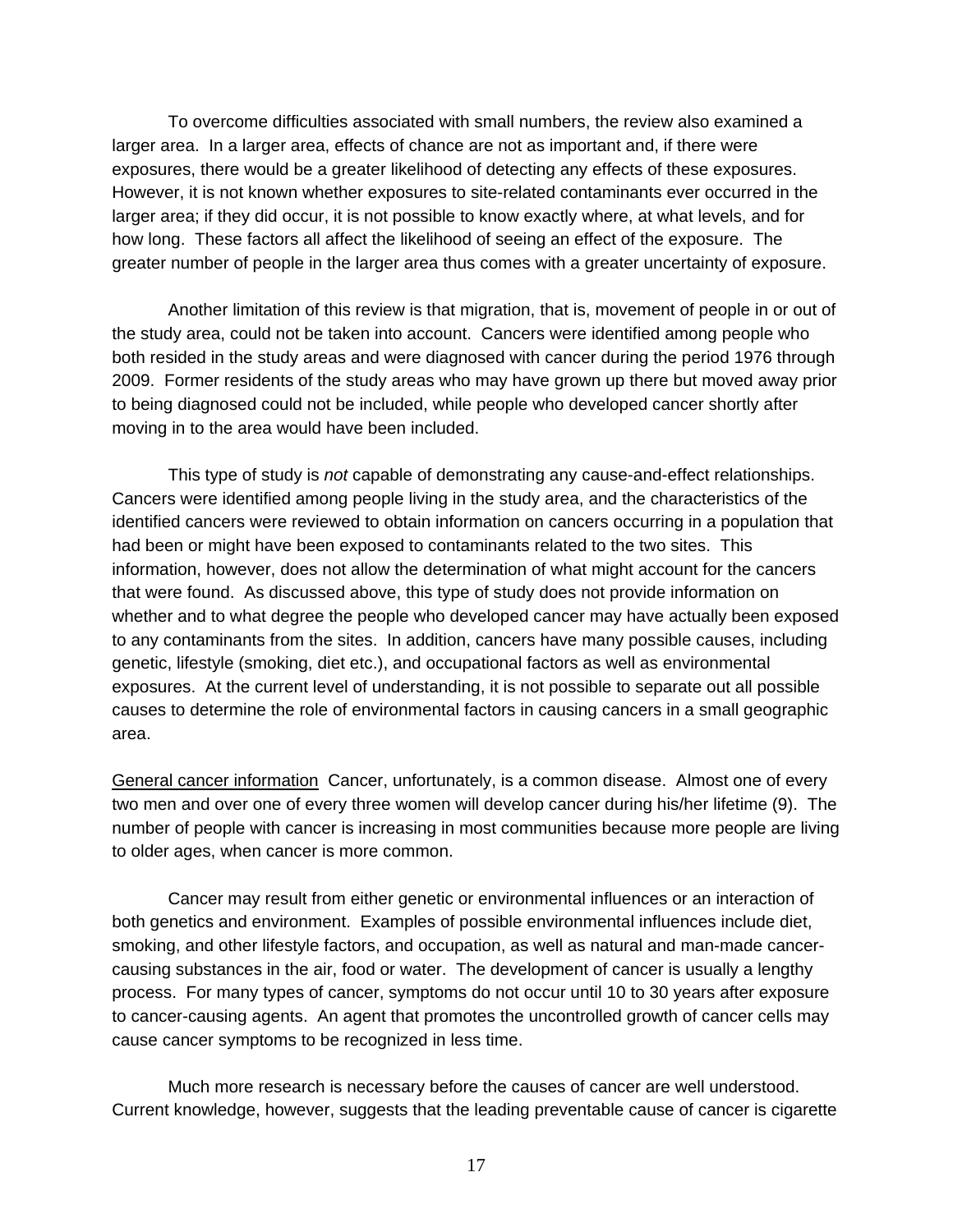smoking. Dietary practices such as excessive alcohol consumption and the eating of high fat foods, as well as physical inactivity, are also believed to be important. In fact, tobacco use has been estimated to account for about 30% of all cancer deaths (10), and recent evidence suggests that unhealthy diet and insufficient physical activity may account for one third (11). Other avoidable risk factors include excessive exposure to sunlight, ionizing radiation, and various occupational exposures to cancer-causing agents.

 It is important to realize that many cancers can be effectively treated if they are diagnosed at early stages. Screening for cancers of the breast, cervix, colon and rectum, for example, helps to identify these diseases before the onset of symptoms and at a time when they are more treatable. People can reduce their chances of developing or dying from many cancers by adopting healthier lifestyles and by visiting their physicians for cancer-related checkups.

### **Conclusions**

 In Study area 1, the one-block area where elevated levels of contaminants related to the NWIRP site had been found in indoor air, the cancers that were identified were all of different types. While some of these types of cancer have been associated with some of the site-related contaminants, these were not uncommon cancers and have many known and suspected risk factors other than chemical exposures. There was no clear relationship between the occurrence of cancer or the type of cancer identified and the levels of contaminants found in the homes. The total number of cancers was similar to the approximate number expected. The only thing unusual about the cancers occurring in Study area 1 was the younger than usual ages of the people affected. Due to the limited size of this one-block area, however, these results do not provide a clear indication of an unusual pattern of cancers.

 For the larger area near the NWIRP and Grumman sites, Study area 2, the most frequently diagnosed types of cancer in this area were the types most frequently found in adults, and there was no more than one case of any single rare cancer type. Most of the people diagnosed with cancer in Study area 2 were diagnosed at the ages where cancer occurs most frequently, and the cancers did not appear to be related to findings of the limited amount of air sampling that had been conducted. Cancer patterns in this area were therefore not unusual.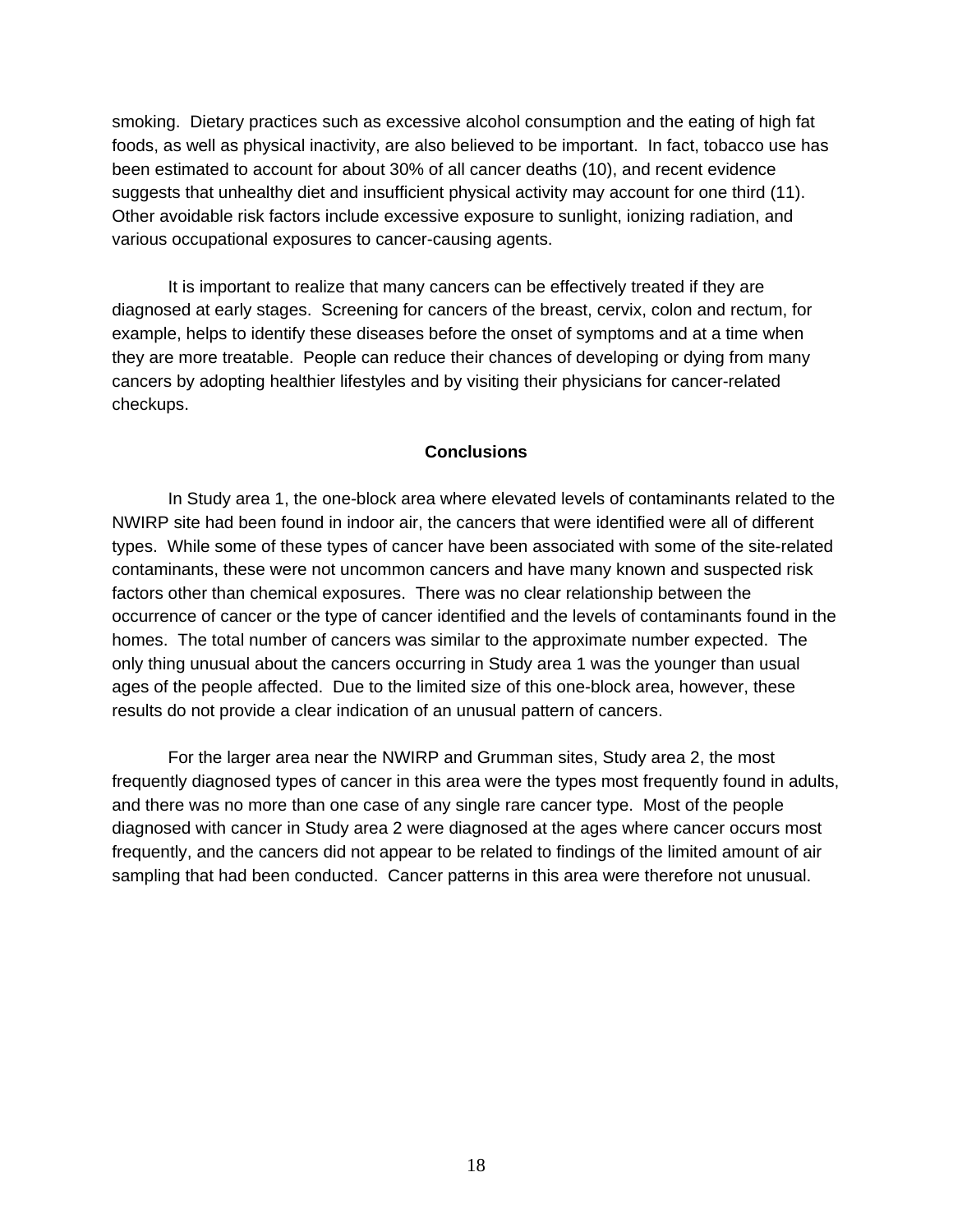Table 1. Cancer cases identified in Study area 2 by type, 1976-2009, Bethpage, Nassau County, NY<sup>1</sup>

| Type of cancer                                                                                       | Number of<br>cases |
|------------------------------------------------------------------------------------------------------|--------------------|
| Colorectal                                                                                           | 5                  |
| Other digestive system<br>(Includes esophagus, stomach and<br>pancreas)                              | 6                  |
| Lung and bronchus                                                                                    | 12                 |
| Malignant melanoma                                                                                   | 6                  |
| Breast (female)                                                                                      | 11                 |
| Female reproductive<br>(Includes uterus and ovary)                                                   | 7                  |
| Prostate                                                                                             | 11                 |
| Bladder (incl. in situ)                                                                              | 7                  |
| Kidney/renal pelvis                                                                                  | 4                  |
| Brain and other nervous system                                                                       | 2                  |
| Blood and blood-forming system<br>(Includes non-Hodgkin lymphoma,<br>multiple myeloma and leukemias) | 8                  |
| Other and unknown                                                                                    | 9                  |
| <b>Total cancers</b>                                                                                 | 88                 |

<sup>1</sup> Includes all invasive malignant tumors plus cancers of the bladder *in situ;* does not include five other tumors that were *in situ*  tumors of other sites, or tumors of other behaviors*.* Source of data: New York State Cancer Registry. Registry data are official through 2009.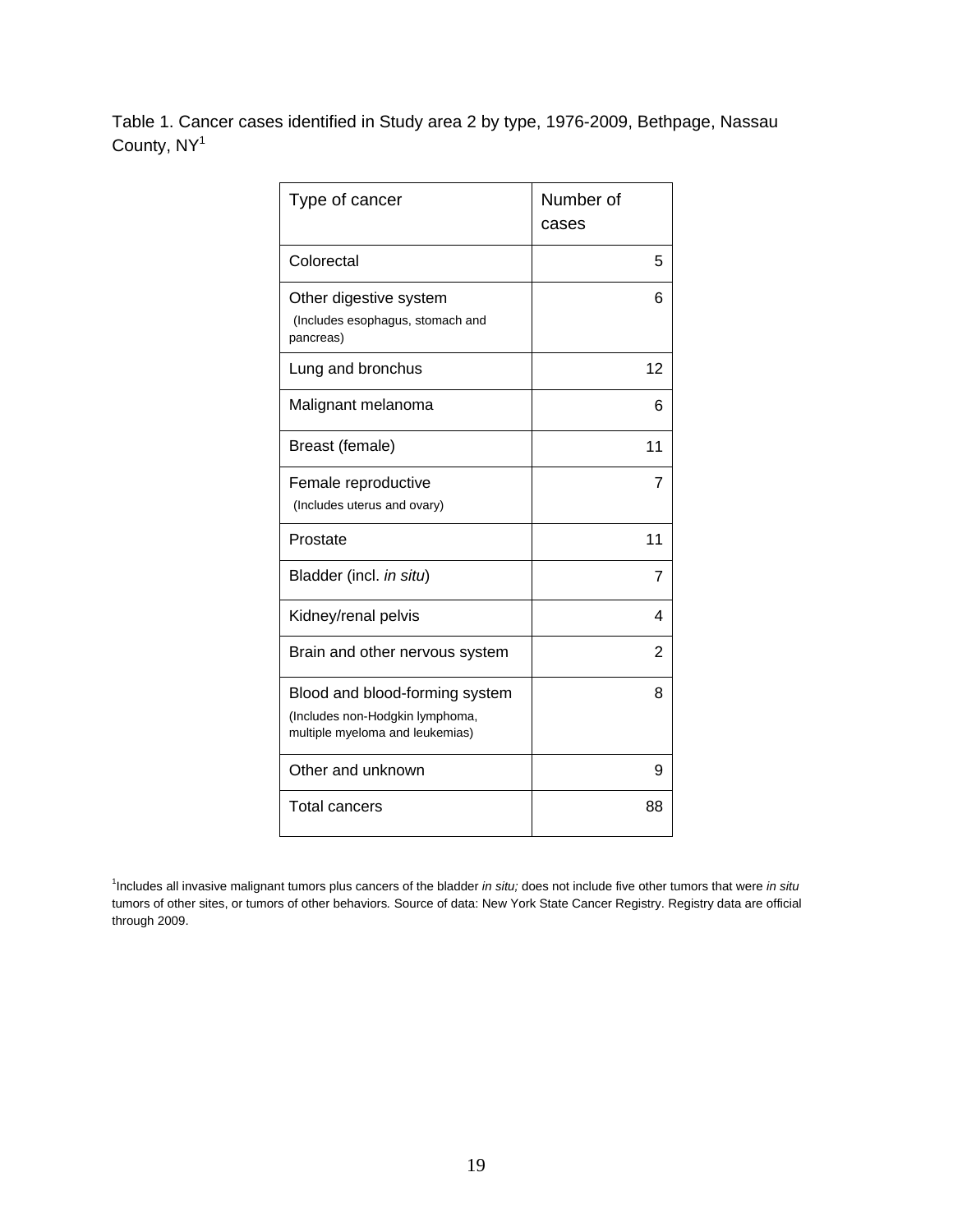#### **References**

- 1. New York State Department of Health, Guidance for Evaluating Soil Vapor Intrusion, Soil Vapor/Indoor Air Matrices 1 and 2, October 2006. Accessed March 2012 at http://www.health.ny.gov/environmental/investigations/soil\_gas/svi\_guidance/
- 2. Copeland G, Lake A, Firth R, Bayakly R, Wu XC, Stroup A, Russell C, Kimberly B, Niu X, Schymura M, Hofferkamp J, Kohler B (eds). *Cancer in North America: 2003-2007. Appendix D: Data Quality Indicators by Year and Registry.* Springfield IL: North American Association of Central Cancer Registries, Inc., May 2010.
- 3. CBTRUS, CBTRUS Statistical Report: Primary Brain and Central Nervous System Tumors Diagnosed in the United States in 2004-2007, Central Brain Tumor Registry of the United States, Hinsdale IL, 2011.
- 4. Probability of Developing or Dying of Cancer Software, Statistical Research and Applications Branch, National Cancer Institute, http://srab.cancer.gov/devcan based on data from the Surveillance, Epidemiology, and End Results (SEER) Program (www.seer.cancer.gov) DevCan database for the SEER 17 Registries, 2003-2005, National Cancer Institute, DCCPS, Surveillance Research Program, Cancer Statistics Branch.
- 5. National Toxicology Program, *Report on Carcinogens, Twelfth Edition*. Research Triangle Park, NC: U.S. Department of Health and Human Services, Public Health Service, National Toxicology Program, 2011.
- 6. New York State Department of Health, Tetrachloroethene (PERC) in Indoor and Outdoor Air, May 2003. Accessed at: http://www.health.ny.gov/environmental/chemicals/tetrachloroethene/docs/fs\_perc.pdf.
- 7. US Environmental Protection Agency, Toxicological Review of 1,1,1-Trichloroethane (CAS No. 71-55-6), Washington DC: USEPA, August 2007.
- 8. International Agency for Research on Cancer, IARC Monographs on the Evaluation of Carcinogenic Risks to Humans Volume 71: Re-evaluation of Some Organic Chemicals, Hydrazine and Hydrogen Peroxide, Lyon, France: IARC, 1999.
- 9. American Cancer Society. Cancer Facts & Figures 2012. Atlanta: American Cancer Society, 2012.
- 10. Colditz GA, DeJong HW, Hunter DJ, Trichopoulos D, Willett WC, eds., Harvard Report on Cancer Prevention, Volume 1, Causes of Human Cancer, *Cancer Causes and Control 7,* Supplement 1, November 1996.
- 11. Byers T, Nestle M, McTiernan A, et al. American Cancer Society Guidelines on Nutrition and Physical Activity for Cancer Prevention: Reducing Risk of Cancer with Healthy Food Choices and Physical Activity. *CA Cancer J Clin*., 2002 Mar-Apr; 52(2):92-119.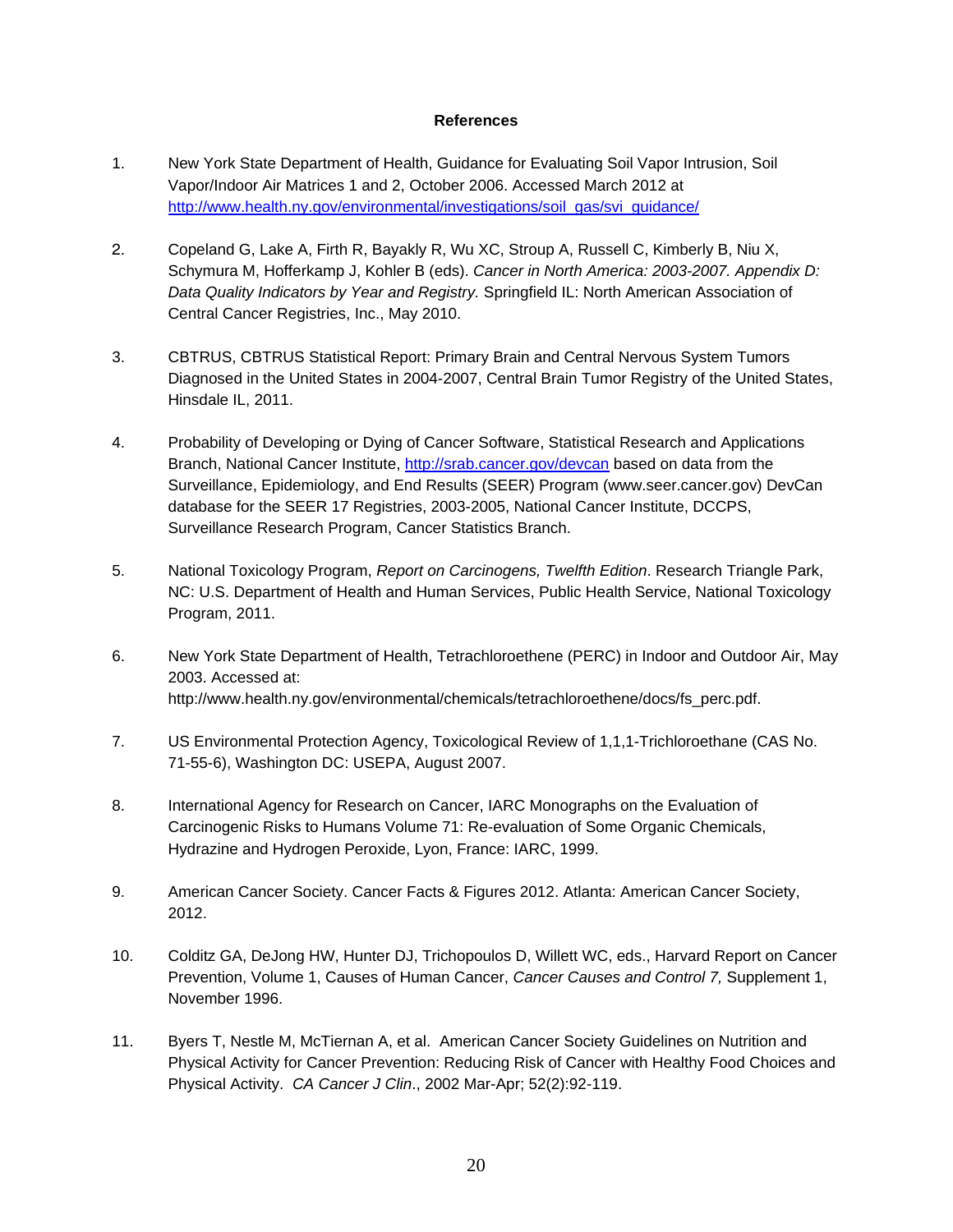*Map 1.*

# *AREA OF CONCERN NEAR NWIRP SITE AND BETHPAGE COMMUNITY PARK NASSAU COUNTY, NEW YORK*